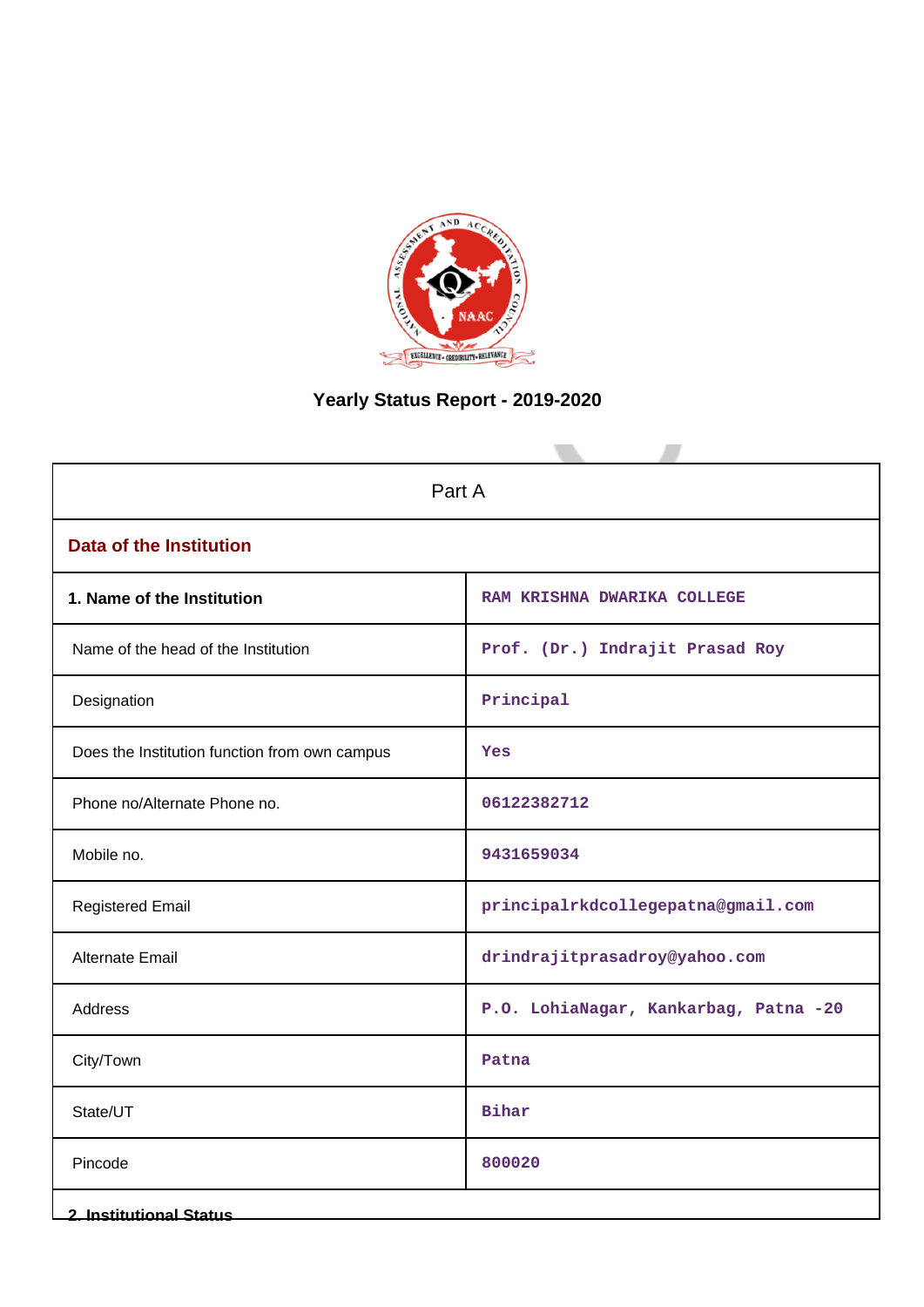| Affiliated / Constituent                                 | Constituent                        |
|----------------------------------------------------------|------------------------------------|
| Type of Institution                                      | Co-education                       |
| Location                                                 | Urban                              |
| <b>Financial Status</b>                                  | state                              |
| Name of the IQAC co-ordinator/Director                   | Dr. Rama Kant Sharma               |
| Phone no/Alternate Phone no.                             | 06122382712                        |
| Mobile no.                                               | 9304494788                         |
| <b>Registered Email</b>                                  | principalrkdcollegepatna@gmail.com |
| <b>Alternate Email</b>                                   | drsharmark69@gmail.com             |
| 3. Website Address                                       |                                    |
| Web-link of the AQAR: (Previous Academic Year)           | http://www.rkdcollegepatna.org/    |
| 4. Whether Academic Calendar prepared during<br>the year | Yes                                |

if yes,whether it is uploaded in the institutional website:

# **5. Accrediation Details**

| Cycle | Grade | <b>CGPA</b> | Year of      | Validitv                 |                   |
|-------|-------|-------------|--------------|--------------------------|-------------------|
|       |       |             | Accrediation | Period From              | Period To         |
|       |       | 1.71        | 2015         | $30 - \text{Mar} - 2015$ | $30 - Apr - 2020$ |

# **6. Date of Establishment of IQAC** 31-May-2013

[http://www.rkdcollegepatna.org/Download](http://www.rkdcollegepatna.org/Downloads/Academic%20calender.jpeg)

[s/Academic%20calender.jpeg](http://www.rkdcollegepatna.org/Downloads/Academic%20calender.jpeg)

# **7. Internal Quality Assurance System**

| Quality initiatives by IQAC during the year for promoting quality culture                                            |                   |    |  |  |  |  |
|----------------------------------------------------------------------------------------------------------------------|-------------------|----|--|--|--|--|
| Item / Title of the quality initiative by<br>Date & Duration<br>Number of participants/ beneficiaries<br><b>IQAC</b> |                   |    |  |  |  |  |
| Feedback meeting from<br>academic department/<br>administrative<br>department/ finance                               | $26 - Nov - 2019$ | 12 |  |  |  |  |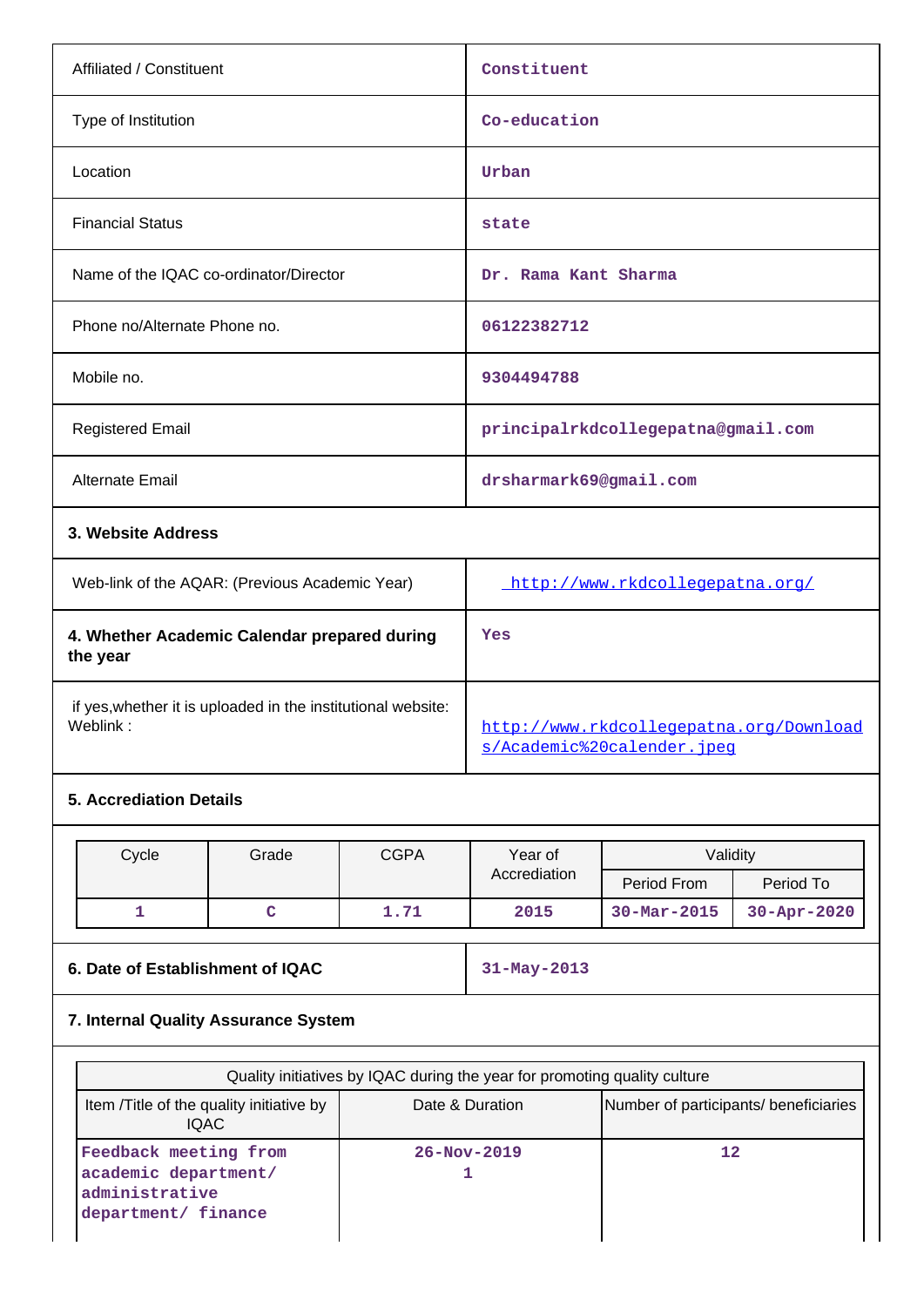| department and all<br>stakeholders. Updating<br>laboratory and library<br>(Lab materials/ Books)                            |                                                                                                             |                         |                |                               |                                |  |        |
|-----------------------------------------------------------------------------------------------------------------------------|-------------------------------------------------------------------------------------------------------------|-------------------------|----------------|-------------------------------|--------------------------------|--|--------|
| of existing<br>friendly and Eco<br>of ICT materials in<br>teaching.                                                         | Development and updating<br>infrastructure disabled<br>friendly. Renewal of E-<br>library, promotion of use |                         |                | $15 - \text{Feb} - 2020$<br>1 |                                |  | 13     |
|                                                                                                                             |                                                                                                             |                         |                | View File                     |                                |  |        |
| 8. Provide the list of funds by Central/ State Government- UGC/CSIR/DST/DBT/ICMR/TEQIP/World<br><b>Bank/CPE of UGC etc.</b> |                                                                                                             |                         |                |                               |                                |  |        |
| Institution/Departmen<br>t/Faculty                                                                                          | Scheme                                                                                                      |                         | Funding Agency |                               | Year of award with<br>duration |  | Amount |
| Physics,<br>Chemistry,<br>Botany,<br>Zoology,<br>Geography Dept.<br>of RKD College,<br>Patna                                | Purchase of<br><b>Books</b>                                                                                 | RUSA, Govt. of<br>Bihar |                |                               | 2019<br>365                    |  | 200000 |
|                                                                                                                             |                                                                                                             |                         |                | View File                     |                                |  |        |
| 9. Whether composition of IQAC as per latest<br><b>NAAC guidelines:</b>                                                     |                                                                                                             |                         |                | Yes                           |                                |  |        |
| Upload latest notification of formation of IQAC                                                                             |                                                                                                             |                         |                | View File                     |                                |  |        |
| 10. Number of IQAC meetings held during the<br>year :                                                                       |                                                                                                             |                         |                | 2                             |                                |  |        |
|                                                                                                                             |                                                                                                             |                         |                |                               |                                |  |        |

**12. Significant contributions made by IQAC during the current year(maximum five bullets)**

 The minutes of IQAC meeting and compliances to the decisions have been uploaded on the institutional

**11. Whether IQAC received funding from any of the funding agency to support its activities**

Upload the minutes of meeting and action taken report [View File](https://assessmentonline.naac.gov.in/public/Postacc/Meeting_minutes/18004_Minutes.pdf)

website

**during the year?**

**Teachers from all the departments who have a sound knowledge over ICT train the teachers/students the use of Power Point Presentations, browsing the internet for useful resources, uploading content on the college website, use of Google docs**

**Yes**

**No**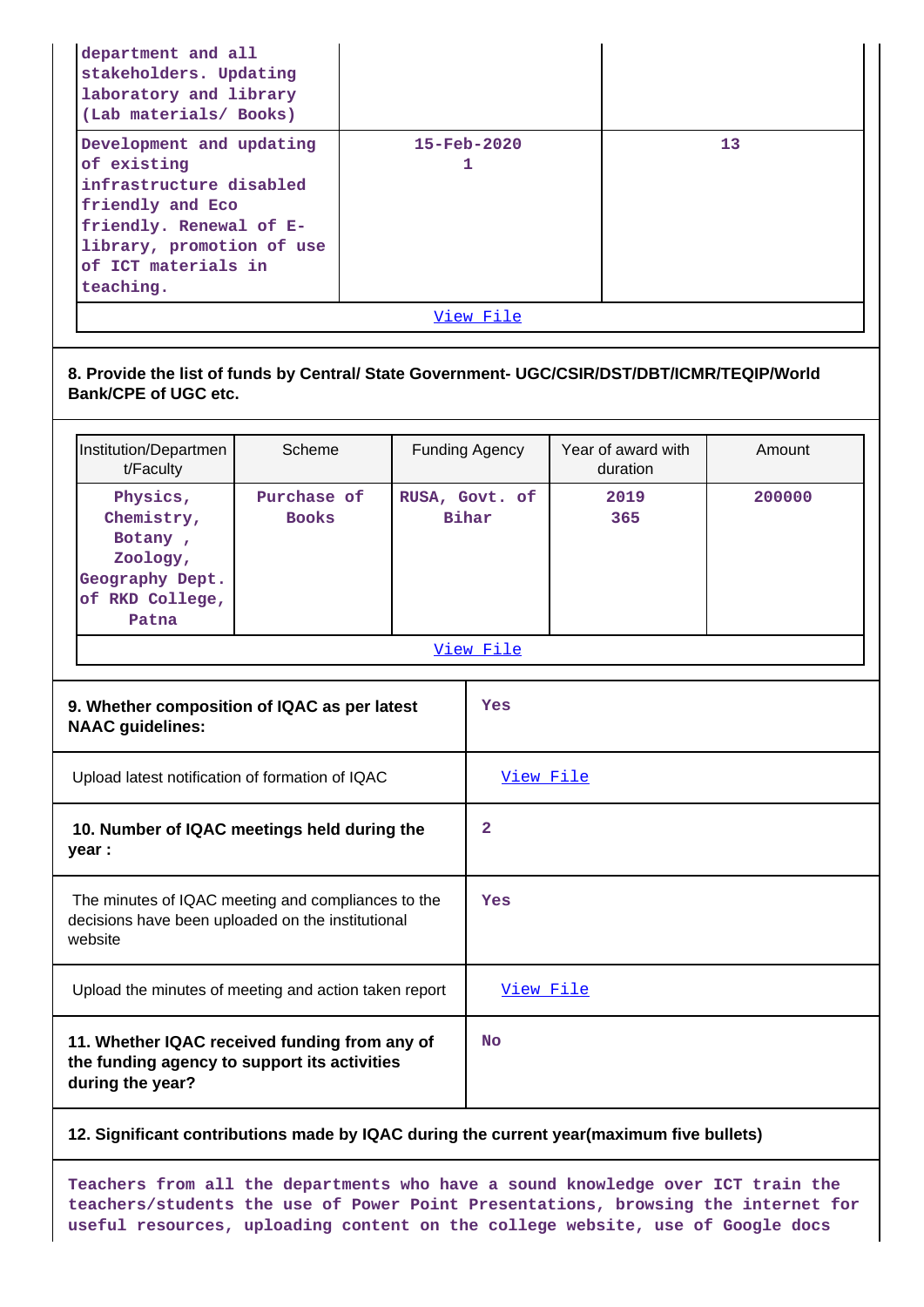**for information sharing, etc**

**Addition and updating of existing infrastructure disabled friendly**

**Making the college campus eco friendly**

**To encourage teachers to adapt to technological advancements including ICT adoption in class room teaching.**

## [View File](https://assessmentonline.naac.gov.in/public/Postacc/Contribution/18004_Contribution.xlsx)

**13. Plan of action chalked out by the IQAC in the beginning of the academic year towards Quality Enhancement and outcome achieved by the end of the academic year**

| Plan of Action                                                                                                       | Achivements/Outcomes                                                                                                  |  |
|----------------------------------------------------------------------------------------------------------------------|-----------------------------------------------------------------------------------------------------------------------|--|
| Make the college campus disabled<br>friendly                                                                         | Upgraded college campus disabled<br>friendly with making of Ramps,<br>arrangement of wheelchairs.                     |  |
| Make the college campus eco friendly                                                                                 | Encouragement of practices of eco<br>friendly behaviour in college campus,<br>arrangement of proper waste management. |  |
| <b>Updating E-library</b>                                                                                            | Renewal of E-library                                                                                                  |  |
| Updating the laboratory of various<br>Dept.                                                                          | No updating due to Covid-19                                                                                           |  |
| Updating the Library                                                                                                 | No updating due to Covid-19                                                                                           |  |
|                                                                                                                      | View File                                                                                                             |  |
|                                                                                                                      |                                                                                                                       |  |
| 14. Whether AQAR was placed before statutory<br>body?                                                                | <b>No</b>                                                                                                             |  |
| 15. Whether NAAC/or any other accredited<br>body(s) visited IQAC or interacted with it to<br>assess the functioning? | <b>No</b>                                                                                                             |  |
| 16. Whether institutional data submitted to<br>AISHE:                                                                | Yes                                                                                                                   |  |
| Year of Submission                                                                                                   | 2020                                                                                                                  |  |
| Date of Submission                                                                                                   | $16 - \text{Feb} - 2020$                                                                                              |  |
| 17. Does the Institution have Management<br><b>Information System?</b>                                               | Yes                                                                                                                   |  |
| If yes, give a brief descripiton and a list of modules<br>currently operational (maximum 500 words)                  | At the beginning of each academic<br>session, a general meeting is conducted<br>with all stakeholders of the college. |  |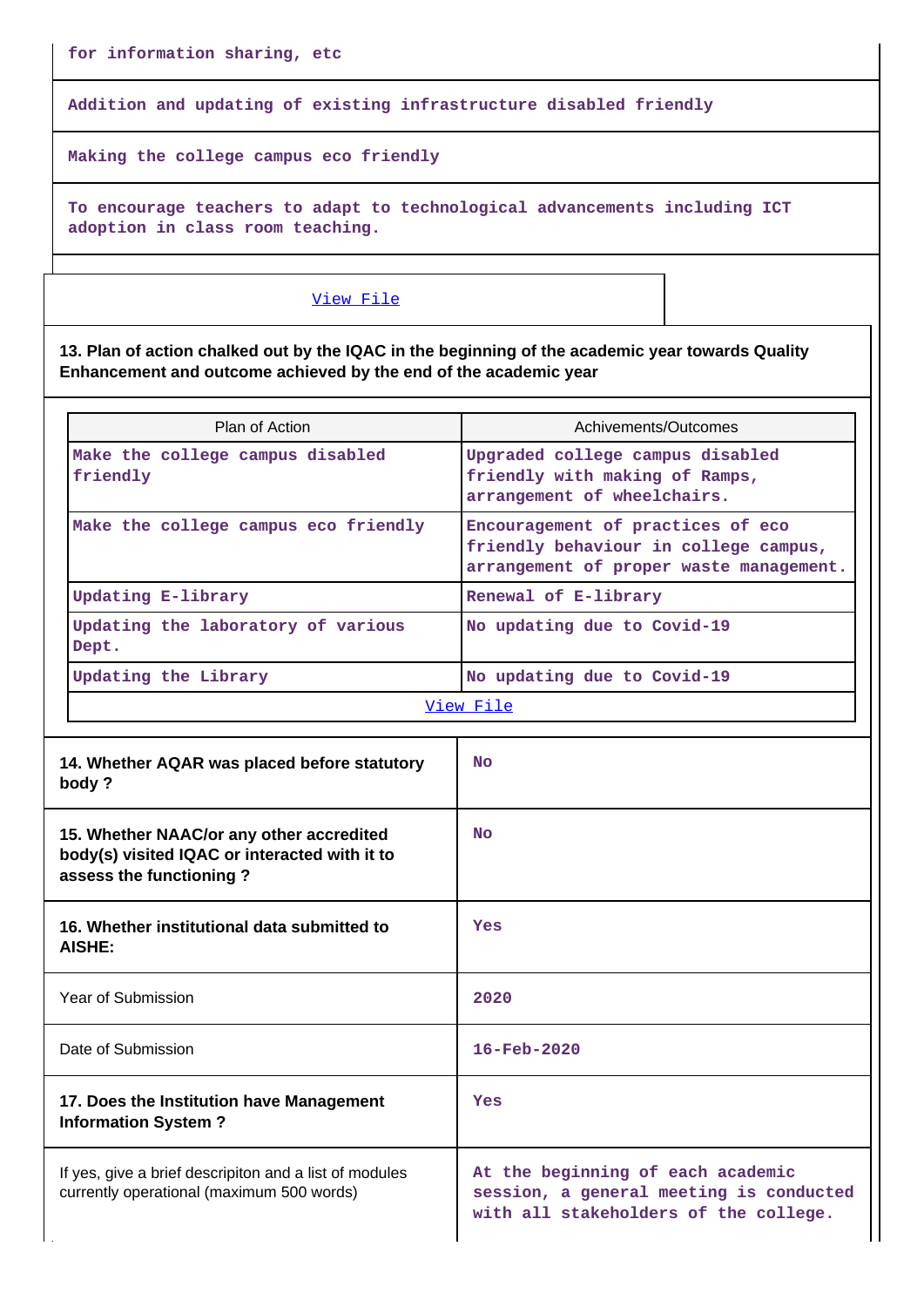| The academic calendar which is prepared<br>by affiliating University is adopted by<br>all academic departments. The routine<br>committee of the college prepares the<br>routine and circulates it to concerned<br>departments for various academic<br>activities. According to the notices<br>and circulars received from the<br>affiliating university students are<br>informed about the academic calendar of<br>the college notifying the probable<br>teaching days, dates of internal<br>examinations, curricular, extension |
|----------------------------------------------------------------------------------------------------------------------------------------------------------------------------------------------------------------------------------------------------------------------------------------------------------------------------------------------------------------------------------------------------------------------------------------------------------------------------------------------------------------------------------|
| Orientation/induction programme is<br>organized every year for newly admitted<br>students to make them aware of the                                                                                                                                                                                                                                                                                                                                                                                                              |
| mechanism for curriculum delivery and<br>implementation Theoretical and                                                                                                                                                                                                                                                                                                                                                                                                                                                          |
| practical classes run as per routine.<br>Feedbacks are usually taken by various<br>academic committees and needful<br>modifications are done from time to<br>time. Examinations are conducted as per<br>affiliating university guidelines.                                                                                                                                                                                                                                                                                       |
|                                                                                                                                                                                                                                                                                                                                                                                                                                                                                                                                  |

**Part B** 

# **CRITERION I – CURRICULAR ASPECTS**

## **1.1 – Curriculum Planning and Implementation**

 1.1.1 – Institution has the mechanism for well planned curriculum delivery and documentation. Explain in 500 words

 **College follows affiliating university curriculum. At the beginning of every session, there is a general meeting held with all departmental Heads and time table committee about curriculum delivery and documentation. Each Head of the academic department is assigned to make a plan of action to complete the curriculum within a time frame. Time table committee finalizes the year plan of theoretical, practical and other academic activities. Classes' runs according to time table, any modification in time table is prior informed to all concerned stakeholders. Well-framed documentation is done after every class. Reports of completion of syllabus submitted to academic committee well before the internal examination. On review of reports, remedial classes are arranged by the faculty members. After completion of the curriculum/ syllabus, a report is submitted to the academic committee.**

|                                                                                                                                                   | 1.1.2 – Certificate/ Diploma Courses introduced during the academic year |  |  |  |  |   |  |  |
|---------------------------------------------------------------------------------------------------------------------------------------------------|--------------------------------------------------------------------------|--|--|--|--|---|--|--|
| Diploma Courses<br>Certificate<br>Duration<br>Skill<br>Dates of<br>Focus on employ<br>ability/entreprene<br>Introduction<br>Development<br>urship |                                                                          |  |  |  |  |   |  |  |
| Nil<br><b>NA</b><br>0<br>NA                                                                                                                       |                                                                          |  |  |  |  | 0 |  |  |
|                                                                                                                                                   | 1.2 - Academic Flexibility                                               |  |  |  |  |   |  |  |
|                                                                                                                                                   | 1.2.1 – New programmes/courses introduced during the academic year       |  |  |  |  |   |  |  |
|                                                                                                                                                   | Dates of Introduction<br>Programme Specialization<br>Programme/Course    |  |  |  |  |   |  |  |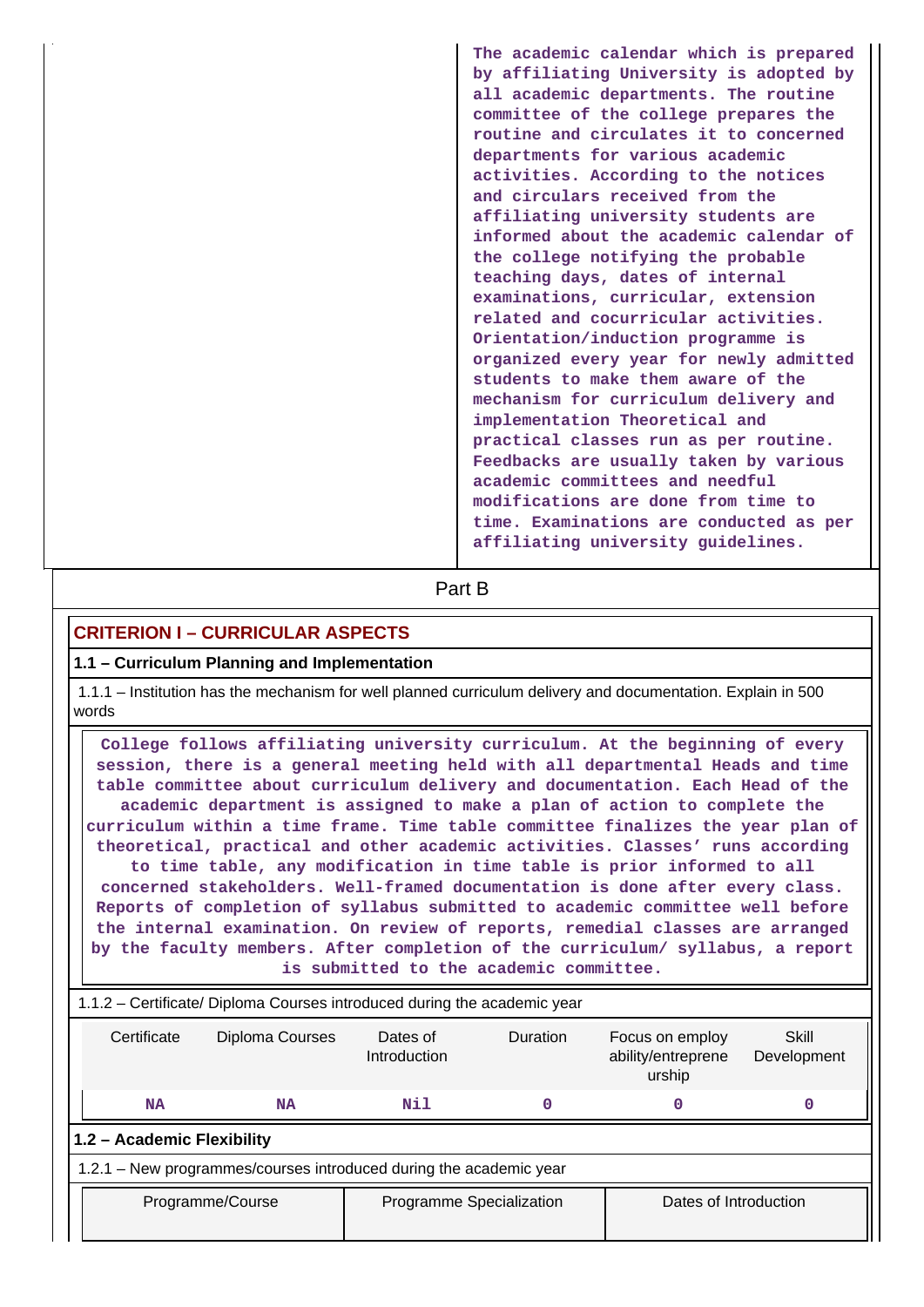| Nill                                                                                                                                                                                                                                                                                                                                                                                                                                                                                                                                                                                                                                                                                                                                                                                                                                                                                        |                                                                                          | <b>NA</b>         | Nill                                                            |  |  |  |
|---------------------------------------------------------------------------------------------------------------------------------------------------------------------------------------------------------------------------------------------------------------------------------------------------------------------------------------------------------------------------------------------------------------------------------------------------------------------------------------------------------------------------------------------------------------------------------------------------------------------------------------------------------------------------------------------------------------------------------------------------------------------------------------------------------------------------------------------------------------------------------------------|------------------------------------------------------------------------------------------|-------------------|-----------------------------------------------------------------|--|--|--|
|                                                                                                                                                                                                                                                                                                                                                                                                                                                                                                                                                                                                                                                                                                                                                                                                                                                                                             |                                                                                          | No file uploaded. |                                                                 |  |  |  |
| 1.2.2 - Programmes in which Choice Based Credit System (CBCS)/Elective course system implemented at the<br>affiliated Colleges (if applicable) during the academic year.                                                                                                                                                                                                                                                                                                                                                                                                                                                                                                                                                                                                                                                                                                                    |                                                                                          |                   |                                                                 |  |  |  |
| Name of programmes adopting<br><b>CBCS</b>                                                                                                                                                                                                                                                                                                                                                                                                                                                                                                                                                                                                                                                                                                                                                                                                                                                  | Programme Specialization                                                                 |                   | Date of implementation of<br><b>CBCS/Elective Course System</b> |  |  |  |
| Nill                                                                                                                                                                                                                                                                                                                                                                                                                                                                                                                                                                                                                                                                                                                                                                                                                                                                                        |                                                                                          | <b>NA</b>         | <b>Nill</b>                                                     |  |  |  |
| 1.2.3 – Students enrolled in Certificate/ Diploma Courses introduced during the year                                                                                                                                                                                                                                                                                                                                                                                                                                                                                                                                                                                                                                                                                                                                                                                                        |                                                                                          |                   |                                                                 |  |  |  |
|                                                                                                                                                                                                                                                                                                                                                                                                                                                                                                                                                                                                                                                                                                                                                                                                                                                                                             | Certificate                                                                              |                   | Diploma Course                                                  |  |  |  |
| Number of Students                                                                                                                                                                                                                                                                                                                                                                                                                                                                                                                                                                                                                                                                                                                                                                                                                                                                          |                                                                                          | Nil               | Nil                                                             |  |  |  |
| 1.3 - Curriculum Enrichment                                                                                                                                                                                                                                                                                                                                                                                                                                                                                                                                                                                                                                                                                                                                                                                                                                                                 |                                                                                          |                   |                                                                 |  |  |  |
| 1.3.1 – Value-added courses imparting transferable and life skills offered during the year                                                                                                                                                                                                                                                                                                                                                                                                                                                                                                                                                                                                                                                                                                                                                                                                  |                                                                                          |                   |                                                                 |  |  |  |
| <b>Value Added Courses</b>                                                                                                                                                                                                                                                                                                                                                                                                                                                                                                                                                                                                                                                                                                                                                                                                                                                                  | Date of Introduction                                                                     |                   | Number of Students Enrolled                                     |  |  |  |
| <b>NA</b>                                                                                                                                                                                                                                                                                                                                                                                                                                                                                                                                                                                                                                                                                                                                                                                                                                                                                   |                                                                                          | <b>Nill</b>       | Nill                                                            |  |  |  |
| No file uploaded.                                                                                                                                                                                                                                                                                                                                                                                                                                                                                                                                                                                                                                                                                                                                                                                                                                                                           |                                                                                          |                   |                                                                 |  |  |  |
| 1.3.2 - Field Projects / Internships under taken during the year                                                                                                                                                                                                                                                                                                                                                                                                                                                                                                                                                                                                                                                                                                                                                                                                                            |                                                                                          |                   |                                                                 |  |  |  |
| Project/Programme Title                                                                                                                                                                                                                                                                                                                                                                                                                                                                                                                                                                                                                                                                                                                                                                                                                                                                     | No. of students enrolled for Field<br>Programme Specialization<br>Projects / Internships |                   |                                                                 |  |  |  |
| <b>Nill</b>                                                                                                                                                                                                                                                                                                                                                                                                                                                                                                                                                                                                                                                                                                                                                                                                                                                                                 |                                                                                          | <b>NA</b>         | Nill                                                            |  |  |  |
| No file uploaded.                                                                                                                                                                                                                                                                                                                                                                                                                                                                                                                                                                                                                                                                                                                                                                                                                                                                           |                                                                                          |                   |                                                                 |  |  |  |
| 1.4 - Feedback System                                                                                                                                                                                                                                                                                                                                                                                                                                                                                                                                                                                                                                                                                                                                                                                                                                                                       |                                                                                          |                   |                                                                 |  |  |  |
| 1.4.1 - Whether structured feedback received from all the stakeholders.                                                                                                                                                                                                                                                                                                                                                                                                                                                                                                                                                                                                                                                                                                                                                                                                                     |                                                                                          |                   |                                                                 |  |  |  |
| <b>Students</b>                                                                                                                                                                                                                                                                                                                                                                                                                                                                                                                                                                                                                                                                                                                                                                                                                                                                             |                                                                                          |                   | Yes                                                             |  |  |  |
| <b>Teachers</b>                                                                                                                                                                                                                                                                                                                                                                                                                                                                                                                                                                                                                                                                                                                                                                                                                                                                             |                                                                                          |                   | Yes                                                             |  |  |  |
| <b>Employers</b>                                                                                                                                                                                                                                                                                                                                                                                                                                                                                                                                                                                                                                                                                                                                                                                                                                                                            |                                                                                          |                   | Yes                                                             |  |  |  |
| Alumni                                                                                                                                                                                                                                                                                                                                                                                                                                                                                                                                                                                                                                                                                                                                                                                                                                                                                      |                                                                                          |                   | Yes                                                             |  |  |  |
| Parents                                                                                                                                                                                                                                                                                                                                                                                                                                                                                                                                                                                                                                                                                                                                                                                                                                                                                     |                                                                                          |                   | Yes                                                             |  |  |  |
| 1.4.2 - How the feedback obtained is being analyzed and utilized for overall development of the institution?<br>(maximum 500 words)                                                                                                                                                                                                                                                                                                                                                                                                                                                                                                                                                                                                                                                                                                                                                         |                                                                                          |                   |                                                                 |  |  |  |
| <b>Feedback Obtained</b>                                                                                                                                                                                                                                                                                                                                                                                                                                                                                                                                                                                                                                                                                                                                                                                                                                                                    |                                                                                          |                   |                                                                 |  |  |  |
| The feedback process is run by the Internal Quality Assurance Cell (IQAC),<br>which is mandated to assure quality in the academic activities of the college.<br>A structured questionnaire framed and approved by the IQAC of this college. The<br>questionnaire was distributed from notice board and can be downloaded from the<br>website. Students can drop their filled in feedback form in the feedback<br>receiving boxes present in the college campus. Feed-back was sought from<br>students, alumni, teachers and Staff members of the college. Parents /<br>guardians as well as other stakeholders were also contacted for the feedback.<br>Feedbacks were compiled and analyzed by a team of teachers, issues which need<br>to be addressed were identified. Final report was presented on the IQAC desk<br>for further action taken and forwarded to all concern departments. |                                                                                          |                   |                                                                 |  |  |  |
| <b>CRITERION II - TEACHING- LEARNING AND EVALUATION</b>                                                                                                                                                                                                                                                                                                                                                                                                                                                                                                                                                                                                                                                                                                                                                                                                                                     |                                                                                          |                   |                                                                 |  |  |  |

**2.1 – Student Enrolment and Profile**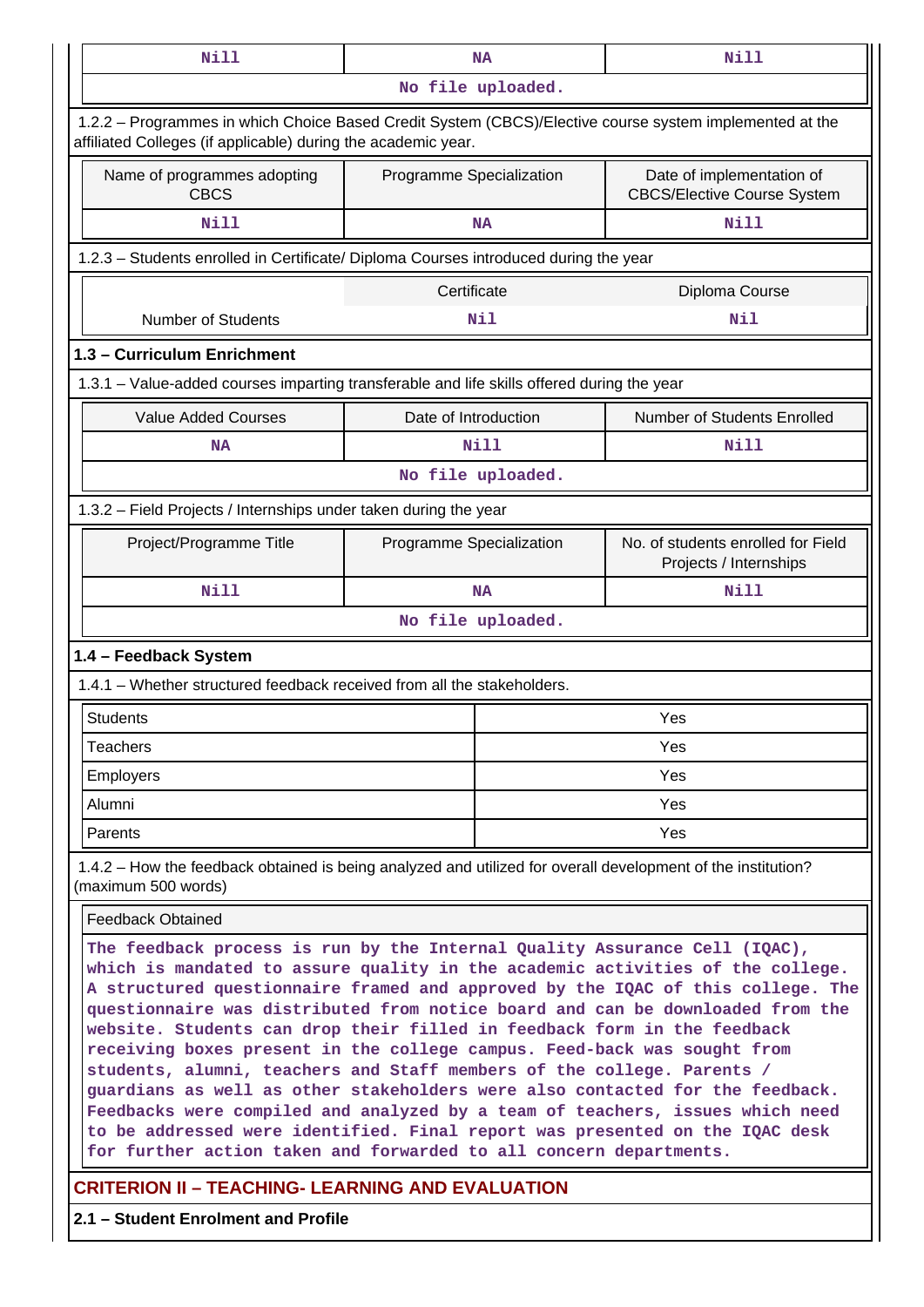| 2.1.1 - Demand Ratio during the year                                                              |                                                                                                                                                           |                             |                     |                                                                                                                                                                  |                                                                |             |                                                                                                                                                                 |                         |                                                                                                                     |
|---------------------------------------------------------------------------------------------------|-----------------------------------------------------------------------------------------------------------------------------------------------------------|-----------------------------|---------------------|------------------------------------------------------------------------------------------------------------------------------------------------------------------|----------------------------------------------------------------|-------------|-----------------------------------------------------------------------------------------------------------------------------------------------------------------|-------------------------|---------------------------------------------------------------------------------------------------------------------|
| Name of the<br>Programme                                                                          |                                                                                                                                                           | Programme<br>Specialization |                     | Number of seats<br>available                                                                                                                                     |                                                                |             | Number of<br>Application received                                                                                                                               |                         | <b>Students Enrolled</b>                                                                                            |
| <b>BA</b>                                                                                         |                                                                                                                                                           | Honours                     |                     |                                                                                                                                                                  | 1162                                                           |             | 1067                                                                                                                                                            |                         | 1019                                                                                                                |
| <b>BCom</b>                                                                                       |                                                                                                                                                           | Honours                     |                     | 813                                                                                                                                                              |                                                                |             | 820                                                                                                                                                             |                         | 806                                                                                                                 |
| <b>BSC</b>                                                                                        |                                                                                                                                                           | Honours                     |                     |                                                                                                                                                                  | 929                                                            |             | 666                                                                                                                                                             |                         | 629                                                                                                                 |
| <b>BBM</b>                                                                                        |                                                                                                                                                           | Honours                     |                     |                                                                                                                                                                  | 60                                                             |             | $\overline{\mathbf{2}}$                                                                                                                                         |                         | $\overline{\mathbf{2}}$                                                                                             |
| <b>BCA</b>                                                                                        |                                                                                                                                                           | Honours                     |                     |                                                                                                                                                                  | 60                                                             |             | 23                                                                                                                                                              |                         | 23                                                                                                                  |
| View File                                                                                         |                                                                                                                                                           |                             |                     |                                                                                                                                                                  |                                                                |             |                                                                                                                                                                 |                         |                                                                                                                     |
| 2.2 - Catering to Student Diversity                                                               |                                                                                                                                                           |                             |                     |                                                                                                                                                                  |                                                                |             |                                                                                                                                                                 |                         |                                                                                                                     |
| 2.2.1 - Student - Full time teacher ratio (current year data)                                     |                                                                                                                                                           |                             |                     |                                                                                                                                                                  |                                                                |             |                                                                                                                                                                 |                         |                                                                                                                     |
| Year                                                                                              | Number of<br>students enrolled<br>in the institution<br>(UG)                                                                                              |                             |                     | Number of<br>Number of<br>students enrolled<br>fulltime teachers<br>in the institution<br>available in the<br>(PG)<br>institution<br>teaching only UG<br>courses |                                                                |             | Number of<br>Number of<br>fulltime teachers<br>teachers<br>teaching both UG<br>available in the<br>and PG courses<br>institution<br>teaching only PG<br>courses |                         |                                                                                                                     |
| 2019                                                                                              |                                                                                                                                                           | 5836                        |                     | <b>Nill</b>                                                                                                                                                      | 50                                                             |             |                                                                                                                                                                 | Nill                    | 50                                                                                                                  |
| 2.3 - Teaching - Learning Process                                                                 |                                                                                                                                                           |                             |                     |                                                                                                                                                                  |                                                                |             |                                                                                                                                                                 |                         |                                                                                                                     |
|                                                                                                   | 2.3.1 – Percentage of teachers using ICT for effective teaching with Learning Management Systems (LMS), E-<br>learning resources etc. (current year data) |                             |                     |                                                                                                                                                                  |                                                                |             |                                                                                                                                                                 |                         |                                                                                                                     |
| Number of<br><b>Teachers on Roll</b>                                                              | teachers using<br>ICT (LMS, e-<br>Resources)                                                                                                              | Number of                   |                     | Number of ICT<br>Numberof smart<br><b>ICT Tools and</b><br>enabled<br>classrooms<br>resources<br>available<br>Classrooms                                         |                                                                |             | E-resources and<br>techniques used                                                                                                                              |                         |                                                                                                                     |
| 11                                                                                                |                                                                                                                                                           | 24                          |                     | 70                                                                                                                                                               | $\overline{\mathbf{2}}$                                        |             |                                                                                                                                                                 | $\overline{\mathbf{2}}$ | 1                                                                                                                   |
|                                                                                                   |                                                                                                                                                           |                             |                     |                                                                                                                                                                  | View File of ICT Tools and resources                           |             |                                                                                                                                                                 |                         |                                                                                                                     |
|                                                                                                   |                                                                                                                                                           |                             |                     |                                                                                                                                                                  | View File of E-resources and techniques used                   |             |                                                                                                                                                                 |                         |                                                                                                                     |
| 2.3.2 - Students mentoring system available in the institution? Give details. (maximum 500 words) |                                                                                                                                                           |                             |                     |                                                                                                                                                                  |                                                                |             |                                                                                                                                                                 |                         |                                                                                                                     |
|                                                                                                   |                                                                                                                                                           |                             |                     |                                                                                                                                                                  | There is no any mentoring System available in the Institution. |             |                                                                                                                                                                 |                         |                                                                                                                     |
| Number of students enrolled in the<br>institution                                                 |                                                                                                                                                           |                             |                     |                                                                                                                                                                  | Number of fulltime teachers                                    |             |                                                                                                                                                                 |                         | Mentor: Mentee Ratio                                                                                                |
|                                                                                                   | <b>Nill</b>                                                                                                                                               |                             |                     |                                                                                                                                                                  | Nill                                                           |             |                                                                                                                                                                 |                         | Nill                                                                                                                |
| 2.4 - Teacher Profile and Quality                                                                 |                                                                                                                                                           |                             |                     |                                                                                                                                                                  |                                                                |             |                                                                                                                                                                 |                         |                                                                                                                     |
| 2.4.1 - Number of full time teachers appointed during the year                                    |                                                                                                                                                           |                             |                     |                                                                                                                                                                  |                                                                |             |                                                                                                                                                                 |                         |                                                                                                                     |
| No. of sanctioned<br>positions                                                                    |                                                                                                                                                           | No. of filled positions     |                     | Vacant positions                                                                                                                                                 |                                                                |             | Positions filled during<br>the current year                                                                                                                     |                         | No. of faculty with<br>Ph.D                                                                                         |
| 70                                                                                                |                                                                                                                                                           | 39                          |                     |                                                                                                                                                                  | 31                                                             |             | 8                                                                                                                                                               |                         | 33                                                                                                                  |
| International level from Government, recognised bodies during the year)                           |                                                                                                                                                           |                             |                     |                                                                                                                                                                  |                                                                |             |                                                                                                                                                                 |                         | 2.4.2 - Honours and recognition received by teachers (received awards, recognition, fellowships at State, National, |
| Year of Award                                                                                     |                                                                                                                                                           |                             | international level | Name of full time teachers<br>receiving awards from<br>state level, national level,                                                                              |                                                                | Designation |                                                                                                                                                                 |                         | Name of the award,<br>fellowship, received from<br>Government or recognized<br>bodies                               |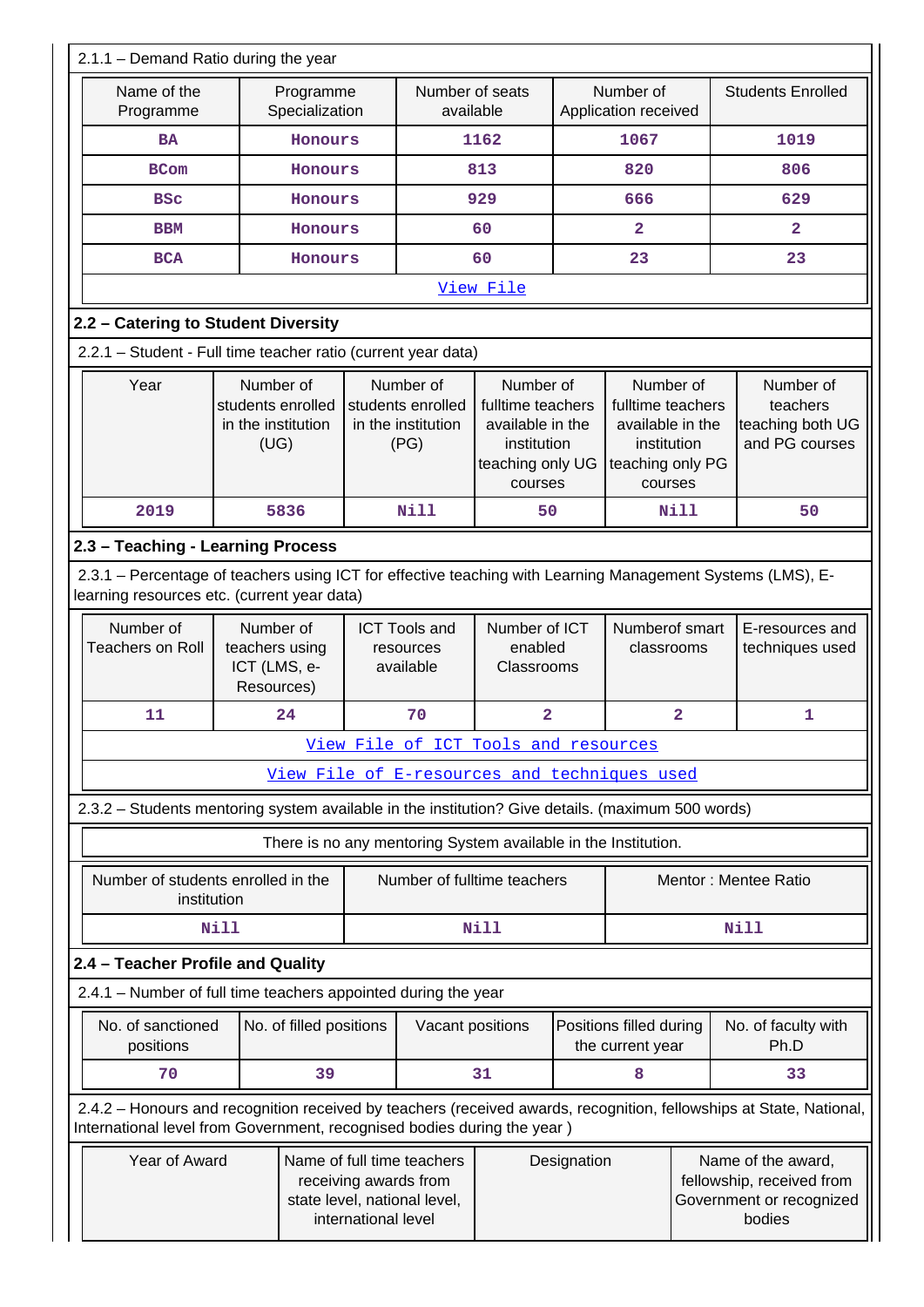| ---<br>N<br><b>ALLA</b><br>__ | - -<br>M<br>_______ | ---<br>----<br>__ |
|-------------------------------|---------------------|-------------------|
|                               |                     |                   |

**No file uploaded.**

### **2.5 – Evaluation Process and Reforms**

 2.5.1 – Number of days from the date of semester-end/ year- end examination till the declaration of results during the year

| Programme Name | Programme Code | Semester/year | Last date of the last<br>semester-end/year-<br>end examination | Date of declaration of<br>results of semester-<br>end/year-end<br>examination |
|----------------|----------------|---------------|----------------------------------------------------------------|-------------------------------------------------------------------------------|
| <b>BSC</b>     | BSC (Hons)     | $2019 - 20$   | 03/10/2019                                                     | 21/01/2020                                                                    |
| <b>BCom</b>    | B Com (Hons)   | $2019 - 20$   | 03/10/2019                                                     | 21/01/2020                                                                    |
| <b>BA</b>      | BA (Hons)      | $2019 - 20$   | 03/10/2019                                                     | 21/01/2020                                                                    |
|                |                | View File     |                                                                |                                                                               |

### 2.5.2 – Reforms initiated on Continuous Internal Evaluation(CIE) system at the institutional level (250 words)

 **Group discussions, PowerPoint presentations, debate competition, field report, dissertations, case studies and report preparation, assignments etc.**

 2.5.3 – Academic calendar prepared and adhered for conduct of Examination and other related matters (250 words)

 **Final examinations are conducted at the end of each academic year by the affiliating University. College informs students about university examination / internal examination. Notice and circulars display through student notice board, departmental notice boards, college / university website, social media and also verbally by the faculty members of the department. Internal examinations are conducted by all departments by time to time. Internal examination assessment of each candidate is evaluated through theoretical and practical examination. Results were placed on notice board of college. University examination is conducted under the guideline and supervision of university examination department. Final results displayed on university website.**

## **2.6 – Student Performance and Learning Outcomes**

 2.6.1 – Program outcomes, program specific outcomes and course outcomes for all programs offered by the institution are stated and displayed in website of the institution (to provide the weblink)

<http://rkdcollegepatna.org/IQAC/pdf/Pass%20percentage%20of%20students.jpg>

### 2.6.2 – Pass percentage of students

| Programme<br>Code | Programme<br>Name | Programme<br>Specialization | Number of<br>students<br>appeared in the<br>final year<br>examination | Number of<br>students passed<br>in final year<br>examination | Pass Percentage |  |  |  |
|-------------------|-------------------|-----------------------------|-----------------------------------------------------------------------|--------------------------------------------------------------|-----------------|--|--|--|
| BA (Hons)         | BA                | Honours                     | 745                                                                   | 652                                                          | 87.51           |  |  |  |
| B Com<br>(Hons)   | <b>BCom</b>       | Honours                     | 411                                                                   | 338                                                          | 82.23           |  |  |  |
| BSc (Hons)        | <b>BSC</b>        |                             | 419                                                                   | 389                                                          | 92.84           |  |  |  |
| View File         |                   |                             |                                                                       |                                                              |                 |  |  |  |

## **2.7 – Student Satisfaction Survey**

2.7.1 – Student Satisfaction Survey (SSS) on overall institutional performance (Institution may design the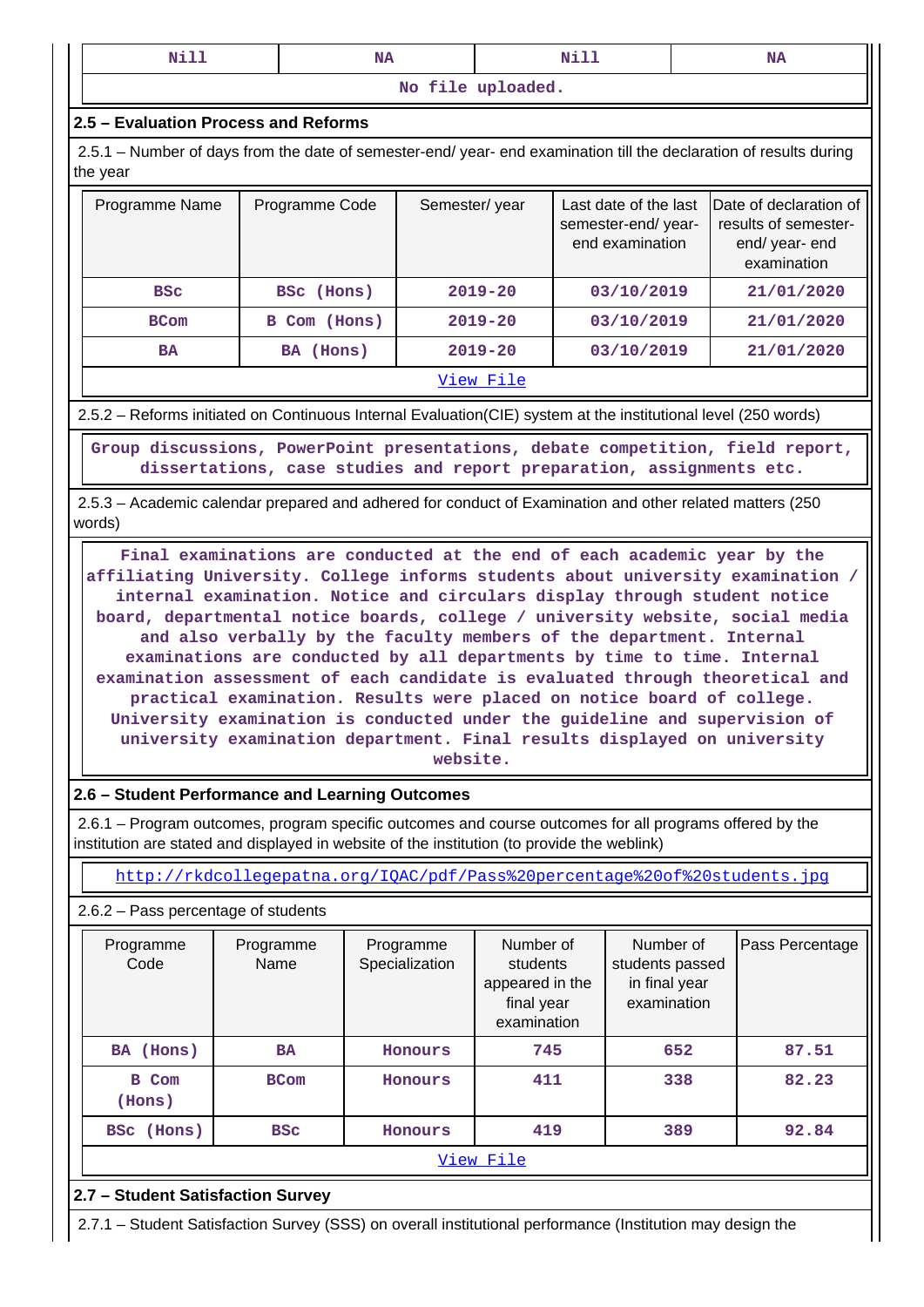|                                                                                                                                                            |                                                                                         |                                                                        |                 | http://rkdcollegepatna.org/ |                                 |                                    |                         |                |                                   |  |
|------------------------------------------------------------------------------------------------------------------------------------------------------------|-----------------------------------------------------------------------------------------|------------------------------------------------------------------------|-----------------|-----------------------------|---------------------------------|------------------------------------|-------------------------|----------------|-----------------------------------|--|
| <b>CRITERION III - RESEARCH, INNOVATIONS AND EXTENSION</b>                                                                                                 |                                                                                         |                                                                        |                 |                             |                                 |                                    |                         |                |                                   |  |
| 3.1 - Resource Mobilization for Research                                                                                                                   |                                                                                         |                                                                        |                 |                             |                                 |                                    |                         |                |                                   |  |
| 3.1.1 - Research funds sanctioned and received from various agencies, industry and other organisations                                                     |                                                                                         |                                                                        |                 |                             |                                 |                                    |                         |                |                                   |  |
| Nature of the Project                                                                                                                                      |                                                                                         | Duration<br>Name of the funding<br>Total grant<br>sanctioned<br>agency |                 |                             |                                 | Amount received<br>during the year |                         |                |                                   |  |
| Nill                                                                                                                                                       |                                                                                         | 0                                                                      |                 |                             | <b>NA</b>                       |                                    | $\mathbf 0$             |                | 0                                 |  |
|                                                                                                                                                            | No file uploaded.                                                                       |                                                                        |                 |                             |                                 |                                    |                         |                |                                   |  |
| 3.2 - Innovation Ecosystem                                                                                                                                 |                                                                                         |                                                                        |                 |                             |                                 |                                    |                         |                |                                   |  |
| 3.2.1 - Workshops/Seminars Conducted on Intellectual Property Rights (IPR) and Industry-Academia Innovative<br>practices during the year                   |                                                                                         |                                                                        |                 |                             |                                 |                                    |                         |                |                                   |  |
| Title of workshop/seminar                                                                                                                                  |                                                                                         |                                                                        |                 | Name of the Dept.           |                                 |                                    |                         |                | Date                              |  |
| <b>NA</b>                                                                                                                                                  |                                                                                         |                                                                        |                 | <b>NA</b>                   |                                 |                                    |                         |                |                                   |  |
| 3.2.2 - Awards for Innovation won by Institution/Teachers/Research scholars/Students during the year                                                       |                                                                                         |                                                                        |                 |                             |                                 |                                    |                         |                |                                   |  |
| Title of the innovation                                                                                                                                    |                                                                                         | Name of Awardee                                                        |                 | Awarding Agency             |                                 |                                    | Date of award           |                | Category                          |  |
| <b>NA</b>                                                                                                                                                  |                                                                                         | <b>NA</b>                                                              |                 |                             | <b>NA</b>                       |                                    | <b>Nill</b>             |                | <b>NA</b>                         |  |
|                                                                                                                                                            |                                                                                         |                                                                        |                 |                             | No file uploaded.               |                                    |                         |                |                                   |  |
|                                                                                                                                                            | 3.2.3 - No. of Incubation centre created, start-ups incubated on campus during the year |                                                                        |                 |                             |                                 |                                    |                         |                |                                   |  |
| Name of the<br>Incubation<br>Name<br>Sponsered By<br>Center<br>Start-up                                                                                    |                                                                                         |                                                                        |                 |                             | Nature of Start-<br><b>up</b>   |                                    | Date of<br>Commencement |                |                                   |  |
| <b>NA</b>                                                                                                                                                  |                                                                                         | <b>NA</b>                                                              |                 | <b>NA</b>                   | <b>NA</b>                       |                                    |                         | <b>NA</b>      | Nill                              |  |
|                                                                                                                                                            |                                                                                         |                                                                        |                 |                             | No file uploaded.               |                                    |                         |                |                                   |  |
| 3.3 - Research Publications and Awards                                                                                                                     |                                                                                         |                                                                        |                 |                             |                                 |                                    |                         |                |                                   |  |
| 3.3.1 - Incentive to the teachers who receive recognition/awards                                                                                           |                                                                                         |                                                                        |                 |                             |                                 |                                    |                         |                |                                   |  |
| <b>State</b>                                                                                                                                               |                                                                                         |                                                                        |                 | National                    | International                   |                                    |                         |                |                                   |  |
| 0                                                                                                                                                          |                                                                                         |                                                                        |                 | 0                           |                                 |                                    |                         |                | 0                                 |  |
| 3.3.2 - Ph. Ds awarded during the year (applicable for PG College, Research Center)                                                                        |                                                                                         |                                                                        |                 |                             |                                 |                                    |                         |                |                                   |  |
|                                                                                                                                                            | Name of the Department                                                                  |                                                                        |                 |                             |                                 |                                    | Number of PhD's Awarded |                |                                   |  |
|                                                                                                                                                            | Department of History                                                                   |                                                                        |                 |                             | 2                               |                                    |                         |                |                                   |  |
|                                                                                                                                                            | Department of Philosophy                                                                |                                                                        |                 |                             |                                 |                                    |                         | $\overline{a}$ |                                   |  |
| 3.3.3 - Research Publications in the Journals notified on UGC website during the year                                                                      |                                                                                         |                                                                        |                 |                             |                                 |                                    |                         |                |                                   |  |
| <b>Type</b>                                                                                                                                                |                                                                                         |                                                                        | Department      |                             | Number of Publication           |                                    |                         |                | Average Impact Factor (if<br>any) |  |
| National                                                                                                                                                   |                                                                                         |                                                                        | <b>SANSKRIT</b> |                             |                                 | $\overline{\mathbf{2}}$            |                         |                | Nill                              |  |
| National                                                                                                                                                   |                                                                                         |                                                                        | <b>HISTORY</b>  |                             | $\overline{\mathbf{2}}$<br>Nill |                                    |                         |                |                                   |  |
|                                                                                                                                                            |                                                                                         |                                                                        |                 |                             | View File                       |                                    |                         |                |                                   |  |
| 3.3.4 - Books and Chapters in edited Volumes / Books published, and papers in National/International Conference<br>Proceedings per Teacher during the year |                                                                                         |                                                                        |                 |                             |                                 |                                    |                         |                |                                   |  |
|                                                                                                                                                            | Department                                                                              |                                                                        |                 |                             |                                 |                                    | Number of Publication   |                |                                   |  |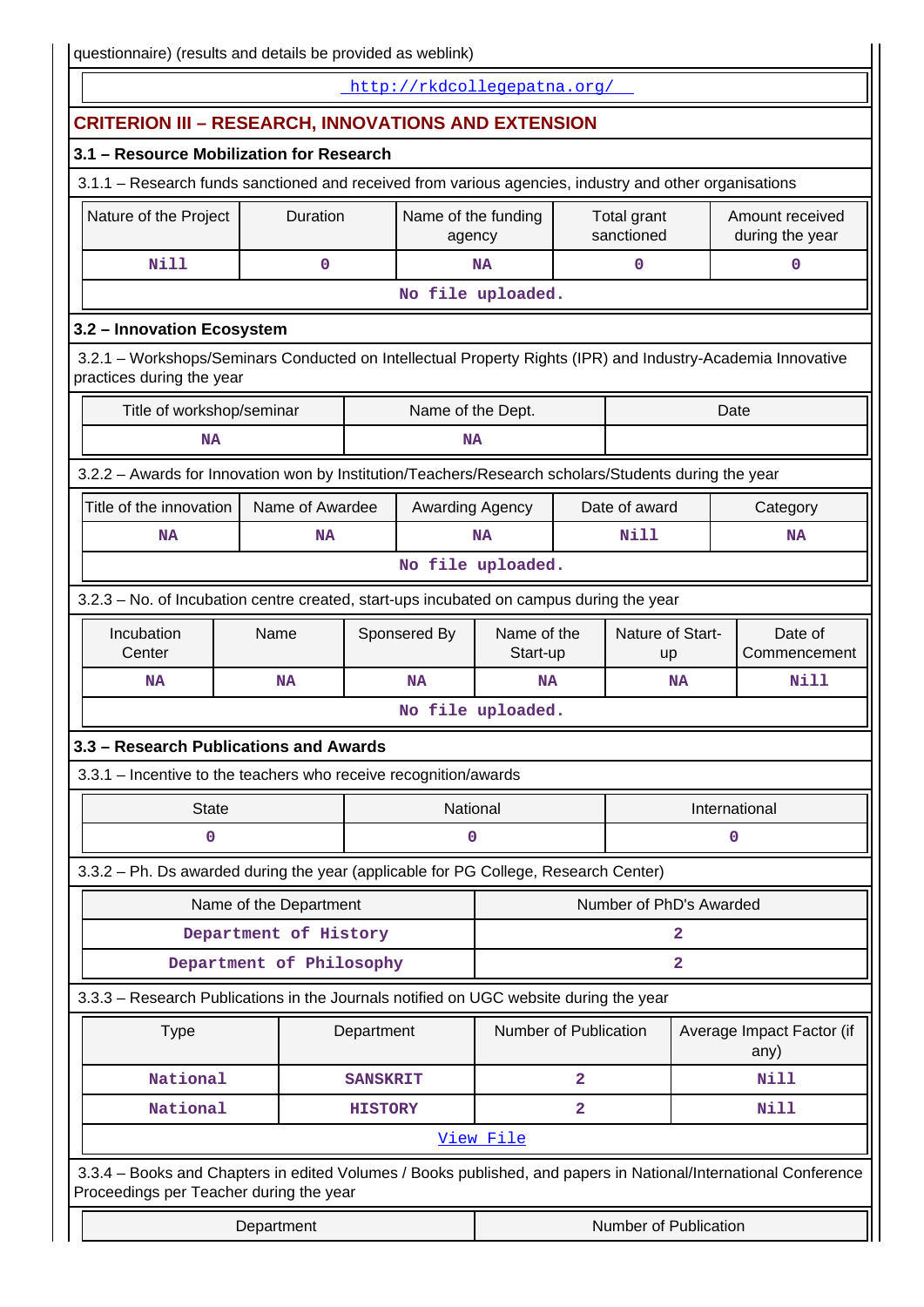|                                                                                                                                                                                                                                                                       |                                                                                                                                                                       |  | <b>HISTORY</b>    |                                                 |                        |                                                          |                                                                                                              | 4                                                                  |                                                          |                                                                                                             |
|-----------------------------------------------------------------------------------------------------------------------------------------------------------------------------------------------------------------------------------------------------------------------|-----------------------------------------------------------------------------------------------------------------------------------------------------------------------|--|-------------------|-------------------------------------------------|------------------------|----------------------------------------------------------|--------------------------------------------------------------------------------------------------------------|--------------------------------------------------------------------|----------------------------------------------------------|-------------------------------------------------------------------------------------------------------------|
|                                                                                                                                                                                                                                                                       |                                                                                                                                                                       |  |                   |                                                 |                        | View File                                                |                                                                                                              |                                                                    |                                                          |                                                                                                             |
|                                                                                                                                                                                                                                                                       | 3.3.5 - Bibliometrics of the publications during the last Academic year based on average citation index in Scopus/<br>Web of Science or PubMed/ Indian Citation Index |  |                   |                                                 |                        |                                                          |                                                                                                              |                                                                    |                                                          |                                                                                                             |
|                                                                                                                                                                                                                                                                       | Title of the<br>Paper                                                                                                                                                 |  | Name of<br>Author | Title of journal<br>Year of<br>publication      |                        |                                                          | <b>Citation Index</b>                                                                                        | Institutional<br>affiliation as<br>mentioned in<br>the publication |                                                          | Number of<br>citations<br>excluding self<br>citation                                                        |
|                                                                                                                                                                                                                                                                       | <b>NA</b>                                                                                                                                                             |  | <b>NA</b>         | <b>NA</b>                                       |                        | Nill                                                     | $\mathbf 0$                                                                                                  | <b>NA</b>                                                          |                                                          | Nill                                                                                                        |
|                                                                                                                                                                                                                                                                       |                                                                                                                                                                       |  |                   |                                                 | No file uploaded.      |                                                          |                                                                                                              |                                                                    |                                                          |                                                                                                             |
|                                                                                                                                                                                                                                                                       |                                                                                                                                                                       |  |                   |                                                 |                        |                                                          | 3.3.6 - h-Index of the Institutional Publications during the year. (based on Scopus/ Web of science)         |                                                                    |                                                          |                                                                                                             |
|                                                                                                                                                                                                                                                                       | Title of the<br>Paper                                                                                                                                                 |  | Name of<br>Author | Title of journal                                | Year of<br>publication |                                                          | h-index                                                                                                      | Number of<br>citations<br>excluding self<br>citation               |                                                          | Institutional<br>affiliation as<br>mentioned in<br>the publication                                          |
|                                                                                                                                                                                                                                                                       | <b>NA</b>                                                                                                                                                             |  | <b>NA</b>         | <b>NA</b>                                       |                        | Nill                                                     | <b>Nill</b>                                                                                                  | Nill                                                               |                                                          | $\mathbf 0$                                                                                                 |
|                                                                                                                                                                                                                                                                       |                                                                                                                                                                       |  |                   |                                                 | No file uploaded.      |                                                          |                                                                                                              |                                                                    |                                                          |                                                                                                             |
|                                                                                                                                                                                                                                                                       |                                                                                                                                                                       |  |                   |                                                 |                        |                                                          | 3.3.7 - Faculty participation in Seminars/Conferences and Symposia during the year:                          |                                                                    |                                                          |                                                                                                             |
|                                                                                                                                                                                                                                                                       | Number of Faculty                                                                                                                                                     |  |                   | International                                   | National               |                                                          | <b>State</b>                                                                                                 |                                                                    | Local                                                    |                                                                                                             |
|                                                                                                                                                                                                                                                                       | Attended/Semi<br>nars/Workshops                                                                                                                                       |  |                   | Nill                                            | 5                      |                                                          | Nill                                                                                                         |                                                                    | <b>Nill</b>                                              |                                                                                                             |
|                                                                                                                                                                                                                                                                       | Presented<br>papers                                                                                                                                                   |  |                   | <b>Nill</b>                                     | 5                      |                                                          | <b>Nill</b>                                                                                                  |                                                                    | <b>Nill</b>                                              |                                                                                                             |
|                                                                                                                                                                                                                                                                       | Resource<br>persons                                                                                                                                                   |  |                   | <b>Nill</b>                                     | 1                      |                                                          | <b>Nill</b>                                                                                                  |                                                                    |                                                          | <b>Nill</b>                                                                                                 |
|                                                                                                                                                                                                                                                                       |                                                                                                                                                                       |  |                   |                                                 |                        | View File                                                |                                                                                                              |                                                                    |                                                          |                                                                                                             |
|                                                                                                                                                                                                                                                                       | 3.4 - Extension Activities                                                                                                                                            |  |                   |                                                 |                        |                                                          |                                                                                                              |                                                                    |                                                          |                                                                                                             |
|                                                                                                                                                                                                                                                                       |                                                                                                                                                                       |  |                   |                                                 |                        |                                                          | Non- Government Organisations through NSS/NCC/Red cross/Youth Red Cross (YRC) etc., during the year          |                                                                    |                                                          | 3.4.1 – Number of extension and outreach programmes conducted in collaboration with industry, community and |
|                                                                                                                                                                                                                                                                       | Title of the activities                                                                                                                                               |  |                   | Organising unit/agency/<br>collaborating agency |                        | Number of teachers<br>participated in such<br>activities |                                                                                                              |                                                                    | Number of students<br>participated in such<br>activities |                                                                                                             |
|                                                                                                                                                                                                                                                                       | NA                                                                                                                                                                    |  |                   | <b>NA</b>                                       |                        |                                                          | Nill                                                                                                         |                                                                    |                                                          | Nill                                                                                                        |
|                                                                                                                                                                                                                                                                       |                                                                                                                                                                       |  |                   |                                                 | No file uploaded.      |                                                          |                                                                                                              |                                                                    |                                                          |                                                                                                             |
|                                                                                                                                                                                                                                                                       | during the year                                                                                                                                                       |  |                   |                                                 |                        |                                                          | 3.4.2 - Awards and recognition received for extension activities from Government and other recognized bodies |                                                                    |                                                          |                                                                                                             |
|                                                                                                                                                                                                                                                                       | Name of the activity                                                                                                                                                  |  |                   | Award/Recognition                               |                        |                                                          | <b>Awarding Bodies</b>                                                                                       |                                                                    |                                                          | Number of students<br><b>Benefited</b>                                                                      |
|                                                                                                                                                                                                                                                                       | <b>NA</b>                                                                                                                                                             |  |                   | <b>NA</b>                                       |                        |                                                          | <b>NA</b>                                                                                                    |                                                                    |                                                          | <b>Nill</b>                                                                                                 |
|                                                                                                                                                                                                                                                                       |                                                                                                                                                                       |  |                   |                                                 | No file uploaded.      |                                                          |                                                                                                              |                                                                    |                                                          |                                                                                                             |
|                                                                                                                                                                                                                                                                       |                                                                                                                                                                       |  |                   |                                                 |                        |                                                          | 3.4.3 - Students participating in extension activities with Government Organisations, Non-Government         |                                                                    |                                                          |                                                                                                             |
| Organisations and programmes such as Swachh Bharat, Aids Awareness, Gender Issue, etc. during the year<br>Name of the scheme<br>Name of the activity<br>Number of teachers<br>Organising unit/Agen<br>cy/collaborating<br>participated in such<br>activites<br>agency |                                                                                                                                                                       |  |                   |                                                 |                        |                                                          |                                                                                                              |                                                                    |                                                          | Number of students<br>participated in such<br>activites                                                     |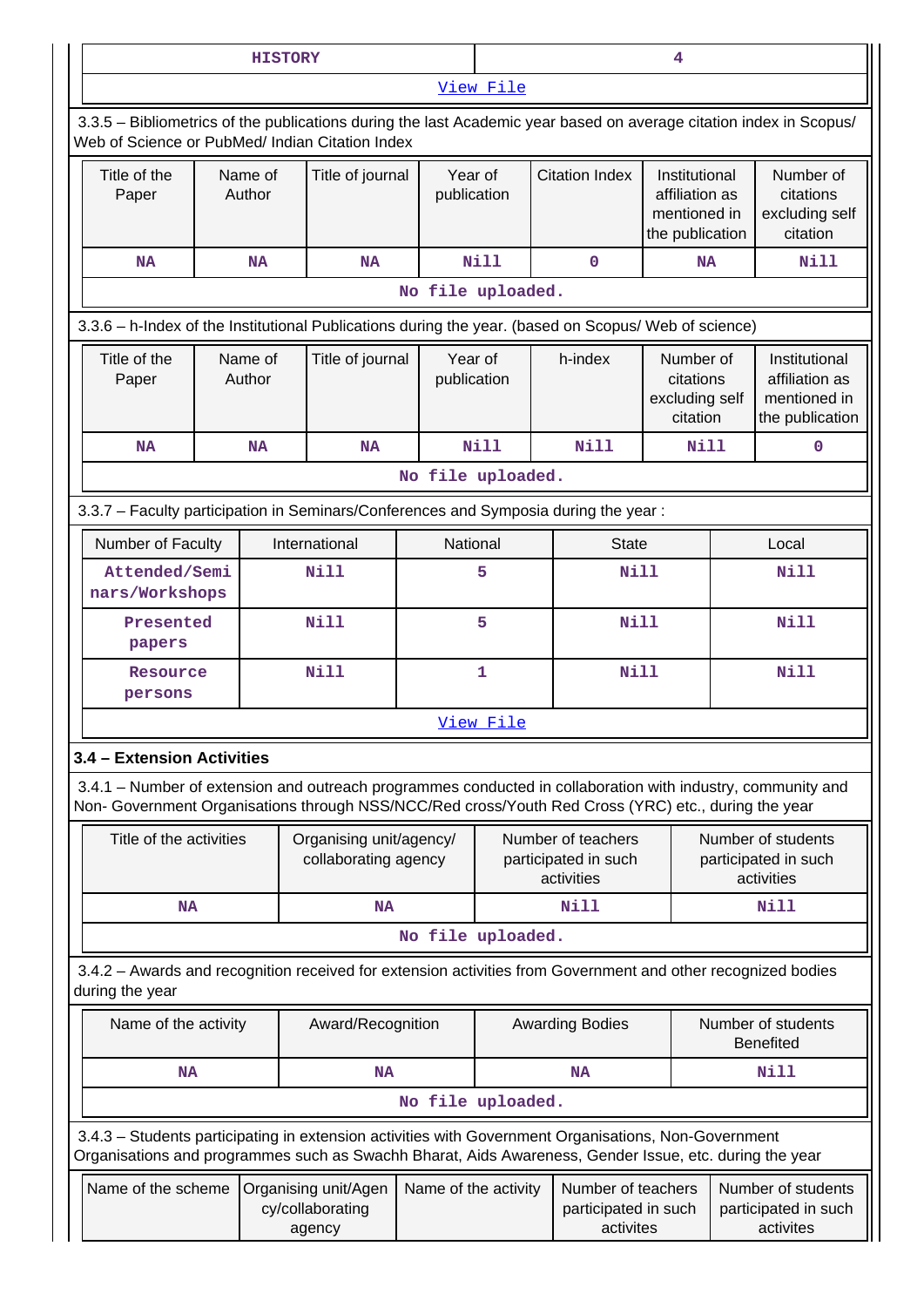| Hariyali                                                                                                                                                              | Bihar<br>Jal Jeevan<br>Government |                                          |                                       | Human Chain                                                                        |                                          | $12 \overline{ }$  |                                | 230      |                                                |
|-----------------------------------------------------------------------------------------------------------------------------------------------------------------------|-----------------------------------|------------------------------------------|---------------------------------------|------------------------------------------------------------------------------------|------------------------------------------|--------------------|--------------------------------|----------|------------------------------------------------|
| Human Right<br>Day                                                                                                                                                    |                                   | Cultural Wing<br>, RKD College,<br>Patna |                                       |                                                                                    | Human Chain                              |                    | 15                             |          | 262                                            |
| Fit India<br>Movement                                                                                                                                                 | Government of<br>India            |                                          | Awareness on<br><b>Fitness Health</b> |                                                                                    | 12                                       |                    |                                | 232      |                                                |
| Constitution<br>Day                                                                                                                                                   |                                   | IQAC, RKD<br>College, Patna              |                                       | Day Celebration                                                                    | Constitution                             |                    | 11                             |          | 121                                            |
| Aids<br>Awareness<br>Program                                                                                                                                          |                                   | Red Ribbon<br>Club, Bihar                |                                       |                                                                                    | Slogan<br>Contest and<br>Awareness Rally |                    | 24                             |          | 165                                            |
|                                                                                                                                                                       |                                   |                                          |                                       |                                                                                    | View File                                |                    |                                |          |                                                |
| 3.5 - Collaborations                                                                                                                                                  |                                   |                                          |                                       |                                                                                    |                                          |                    |                                |          |                                                |
| 3.5.1 – Number of Collaborative activities for research, faculty exchange, student exchange during the year                                                           |                                   |                                          |                                       |                                                                                    |                                          |                    |                                |          |                                                |
| Nature of activity                                                                                                                                                    |                                   |                                          | Participant                           |                                                                                    | Source of financial support              |                    |                                |          | Duration                                       |
| <b>NA</b>                                                                                                                                                             |                                   |                                          | <b>NA</b>                             |                                                                                    |                                          | <b>NA</b>          |                                |          | $\mathbf 0$                                    |
|                                                                                                                                                                       |                                   |                                          |                                       |                                                                                    | No file uploaded.                        |                    |                                |          |                                                |
| 3.5.2 - Linkages with institutions/industries for internship, on-the- job training, project work, sharing of research<br>facilities etc. during the year              |                                   |                                          |                                       |                                                                                    |                                          |                    |                                |          |                                                |
| Nature of linkage                                                                                                                                                     |                                   | Title of the                             |                                       | Name of the                                                                        | <b>Duration From</b>                     |                    | <b>Duration To</b>             |          | Participant                                    |
|                                                                                                                                                                       | linkage                           |                                          |                                       | partnering<br>institution/<br>industry<br>/research lab<br>with contact<br>details |                                          |                    |                                |          |                                                |
| <b>NA</b>                                                                                                                                                             |                                   | <b>NA</b>                                |                                       | <b>NA</b>                                                                          | Nill<br>No file uploaded.                |                    |                                | Nill     | 0                                              |
| 3.5.3 – MoUs signed with institutions of national, international importance, other universities, industries, corporate<br>houses etc. during the year<br>Organisation |                                   |                                          |                                       | Date of MoU signed                                                                 |                                          | Purpose/Activities |                                |          | Number of<br>students/teachers                 |
| <b>NA</b>                                                                                                                                                             |                                   |                                          | Nill                                  |                                                                                    |                                          | <b>NA</b>          |                                |          | Nill                                           |
|                                                                                                                                                                       |                                   |                                          |                                       |                                                                                    | No file uploaded.                        |                    |                                |          |                                                |
| <b>CRITERION IV – INFRASTRUCTURE AND LEARNING RESOURCES</b>                                                                                                           |                                   |                                          |                                       |                                                                                    |                                          |                    |                                |          |                                                |
| 4.1 - Physical Facilities                                                                                                                                             |                                   |                                          |                                       |                                                                                    |                                          |                    |                                |          |                                                |
| 4.1.1 - Budget allocation, excluding salary for infrastructure augmentation during the year                                                                           |                                   |                                          |                                       |                                                                                    |                                          |                    |                                |          | participated under MoUs                        |
| Budget allocated for infrastructure augmentation                                                                                                                      |                                   |                                          |                                       |                                                                                    |                                          |                    |                                |          | Budget utilized for infrastructure development |
|                                                                                                                                                                       |                                   | 189.5                                    |                                       |                                                                                    |                                          |                    |                                | 9.75     |                                                |
| 4.1.2 - Details of augmentation in infrastructure facilities during the year                                                                                          |                                   |                                          |                                       |                                                                                    |                                          |                    |                                |          |                                                |
|                                                                                                                                                                       | <b>Facilities</b>                 | Nill                                     |                                       |                                                                                    |                                          |                    | <b>Existing or Newly Added</b> | Existing |                                                |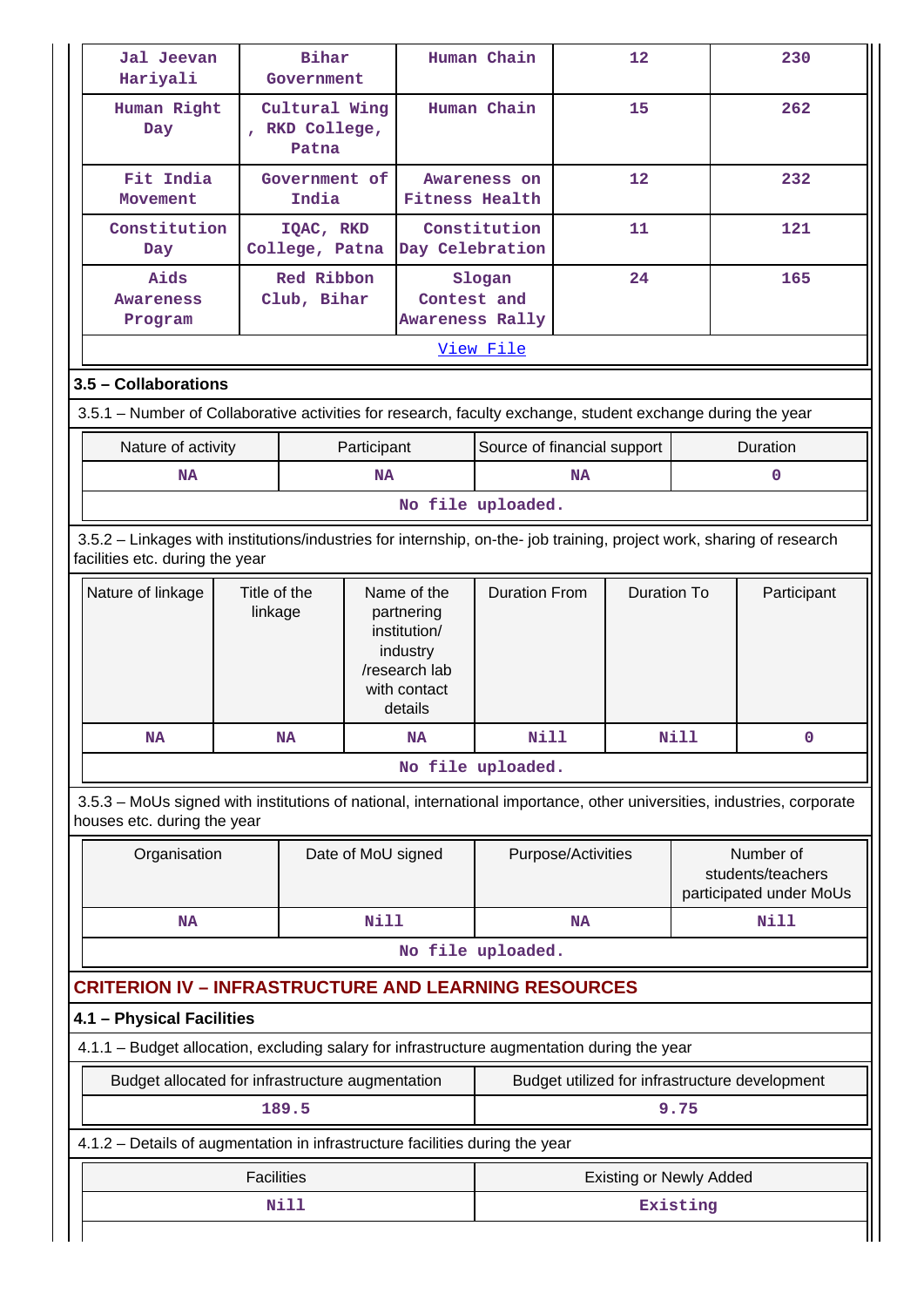|                                      |                                                                                       |                                                                           |                                                                                                                                                                                                                |                            | No file uploaded.   |                                           |             |      |                                                                |               |  |
|--------------------------------------|---------------------------------------------------------------------------------------|---------------------------------------------------------------------------|----------------------------------------------------------------------------------------------------------------------------------------------------------------------------------------------------------------|----------------------------|---------------------|-------------------------------------------|-------------|------|----------------------------------------------------------------|---------------|--|
| 4.2 - Library as a Learning Resource |                                                                                       |                                                                           | 4.2.1 - Library is automated {Integrated Library Management System (ILMS)}                                                                                                                                     |                            |                     |                                           |             |      |                                                                |               |  |
|                                      | Name of the ILMS<br>software                                                          |                                                                           | Nature of automation (fully<br>or patially)                                                                                                                                                                    |                            |                     | Version                                   |             |      | Year of automation                                             |               |  |
|                                      | NA                                                                                    |                                                                           | Nill                                                                                                                                                                                                           |                            |                     | <b>NA</b>                                 |             |      | 2022                                                           |               |  |
|                                      | 4.2.2 - Library Services                                                              |                                                                           |                                                                                                                                                                                                                |                            |                     |                                           |             |      |                                                                |               |  |
| Library<br>Service Type              |                                                                                       |                                                                           | Existing                                                                                                                                                                                                       |                            | Newly Added         |                                           |             |      | Total                                                          |               |  |
| Text<br><b>Books</b>                 |                                                                                       | 4245                                                                      | 964405                                                                                                                                                                                                         |                            | <b>Nill</b>         | Nill                                      |             | 4245 |                                                                | 964405        |  |
| Reference<br><b>Books</b>            |                                                                                       | 1000                                                                      | 413317                                                                                                                                                                                                         |                            | Nill<br>Nill        |                                           |             | 1000 |                                                                | 413317        |  |
|                                      |                                                                                       |                                                                           |                                                                                                                                                                                                                |                            | View File           |                                           |             |      |                                                                |               |  |
|                                      | (Learning Management System (LMS) etc                                                 |                                                                           | 4.2.3 - E-content developed by teachers such as: e-PG- Pathshala, CEC (under e-PG- Pathshala CEC (Under<br>Graduate) SWAYAM other MOOCs platform NPTEL/NMEICT/any other Government initiatives & institutional |                            |                     |                                           |             |      |                                                                |               |  |
|                                      | Name of the Teacher<br>Name of the Module<br>Platform on which module<br>is developed |                                                                           |                                                                                                                                                                                                                |                            |                     | Date of launching e-<br>content           |             |      |                                                                |               |  |
| NA                                   |                                                                                       |                                                                           | <b>NA</b>                                                                                                                                                                                                      |                            | <b>NA</b>           |                                           |             |      | <b>Nill</b>                                                    |               |  |
|                                      |                                                                                       |                                                                           |                                                                                                                                                                                                                |                            | No file uploaded.   |                                           |             |      |                                                                |               |  |
|                                      | 4.3 - IT Infrastructure                                                               |                                                                           |                                                                                                                                                                                                                |                            |                     |                                           |             |      |                                                                |               |  |
|                                      | 4.3.1 - Technology Upgradation (overall)                                              |                                                                           |                                                                                                                                                                                                                |                            |                     |                                           |             |      |                                                                |               |  |
| Type                                 | <b>Total Co</b><br>mputers                                                            | Computer<br>Lab                                                           | Internet                                                                                                                                                                                                       | <b>Browsing</b><br>centers | Computer<br>Centers | Office                                    | nts         |      | Departme   Available<br><b>Bandwidt</b><br>h (MBPS/<br>GBPS)   | <b>Others</b> |  |
| Existin<br>g                         | 68                                                                                    | $\overline{2}$                                                            | 60                                                                                                                                                                                                             | $\overline{\mathbf{2}}$    | $\mathbf 0$         | 9                                         | 59          |      | 10                                                             | $\mathbf 0$   |  |
| Added                                | $\mathbf 0$                                                                           | $\mathbf 0$                                                               | $\mathbf 0$                                                                                                                                                                                                    | 0                          | $\mathbf 0$         | 0                                         | $\mathbf 0$ |      | $\mathbf 0$                                                    | $\mathbf 0$   |  |
| Total                                | 68                                                                                    | $\overline{\mathbf{2}}$                                                   | 60                                                                                                                                                                                                             | 2                          | 0                   | 9                                         | 59          |      | 10                                                             | 0             |  |
|                                      |                                                                                       |                                                                           | 4.3.2 – Bandwidth available of internet connection in the Institution (Leased line)                                                                                                                            |                            |                     |                                           |             |      |                                                                |               |  |
|                                      |                                                                                       |                                                                           |                                                                                                                                                                                                                |                            | 10 MBPS/ GBPS       |                                           |             |      |                                                                |               |  |
|                                      | 4.3.3 - Facility for e-content                                                        |                                                                           |                                                                                                                                                                                                                |                            |                     |                                           |             |      |                                                                |               |  |
|                                      | Name of the e-content development facility                                            | Provide the link of the videos and media centre and<br>recording facility |                                                                                                                                                                                                                |                            |                     |                                           |             |      |                                                                |               |  |
|                                      |                                                                                       | <b>NA</b>                                                                 |                                                                                                                                                                                                                |                            |                     |                                           | <b>Nill</b> |      |                                                                |               |  |
|                                      |                                                                                       |                                                                           | 4.4 - Maintenance of Campus Infrastructure                                                                                                                                                                     |                            |                     |                                           |             |      |                                                                |               |  |
|                                      | component, during the year                                                            |                                                                           | 4.4.1 - Expenditure incurred on maintenance of physical facilities and academic support facilities, excluding salary                                                                                           |                            |                     |                                           |             |      |                                                                |               |  |
|                                      | Assigned Budget on<br>academic facilities                                             |                                                                           | Expenditure incurred on<br>maintenance of academic<br>facilities                                                                                                                                               |                            |                     | Assigned budget on<br>physical facilities |             |      | Expenditure incurredon<br>maintenance of physical<br>facilites |               |  |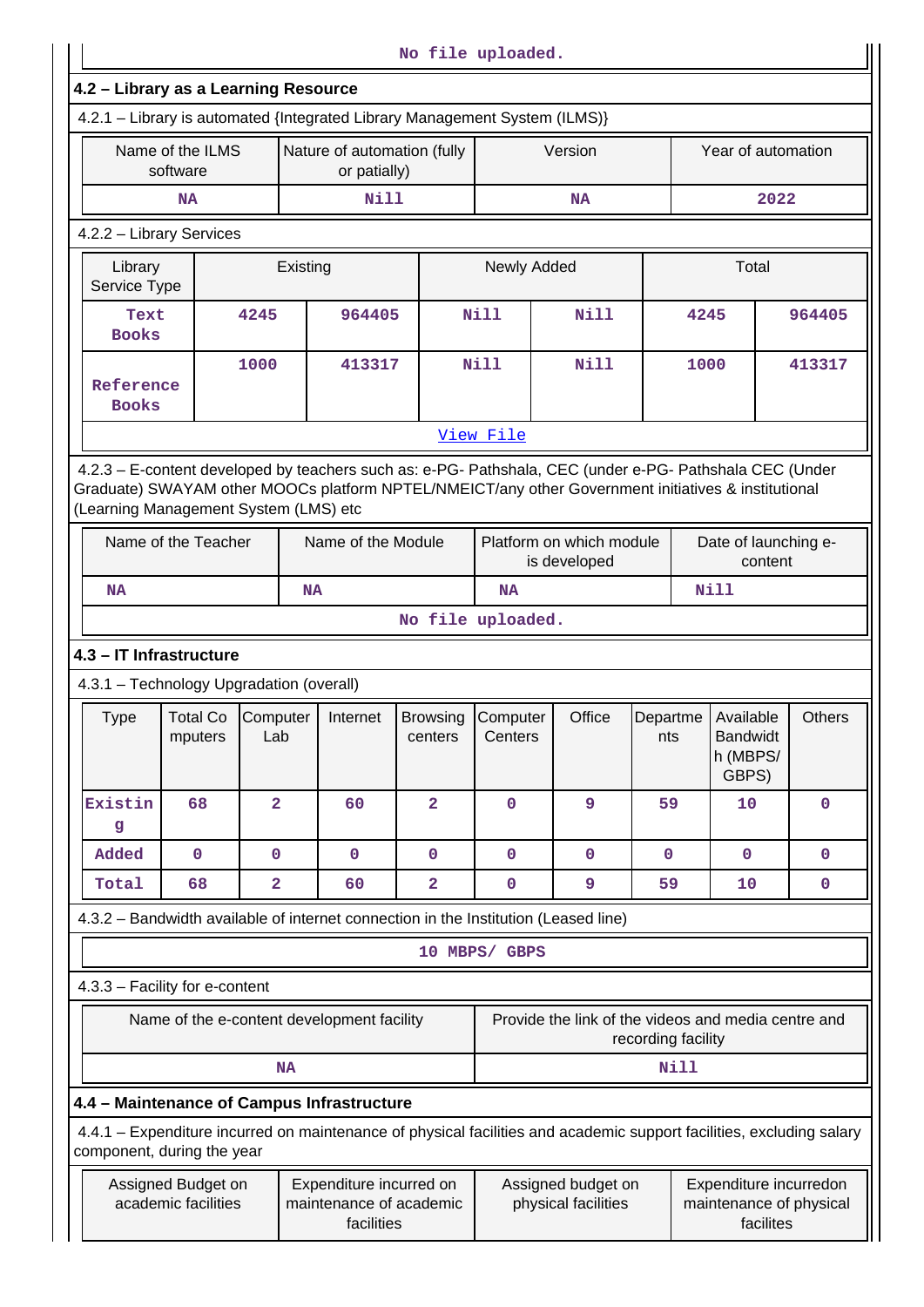| 1835000                                                                                                                                                                                                                                                                                                                                                                                                                                                                                                                                                                                                                                                                                                                                                        |                       |           | 1564822                                                              | 18950000                                                                    |                                                              |                   | 975081                            |  |  |
|----------------------------------------------------------------------------------------------------------------------------------------------------------------------------------------------------------------------------------------------------------------------------------------------------------------------------------------------------------------------------------------------------------------------------------------------------------------------------------------------------------------------------------------------------------------------------------------------------------------------------------------------------------------------------------------------------------------------------------------------------------------|-----------------------|-----------|----------------------------------------------------------------------|-----------------------------------------------------------------------------|--------------------------------------------------------------|-------------------|-----------------------------------|--|--|
| 4.4.2 – Procedures and policies for maintaining and utilizing physical, academic and support facilities - laboratory,<br>library, sports complex, computers, classrooms etc. (maximum 500 words) (information to be available in<br>institutional Website, provide link)                                                                                                                                                                                                                                                                                                                                                                                                                                                                                       |                       |           |                                                                      |                                                                             |                                                              |                   |                                   |  |  |
| The college has a well planned, well developed, well organized and<br>decentralized mechanism of maintenance and upkeep of physical, academic, and<br>support facilities. For all academic requirements like books and journals, IT<br>facilities, organizing special lectures, seminars or workshops demands are<br>placed by the departmental heads or the teachers of the departments concerned<br>in writing to the Principal. Matter placed in the committee and any decision<br>taken in the committee headed by Principal after discussion unanimously.<br>Maintenance of Physical Support Facilities i.e. water, electricity, cleaning,<br>security, CCTV, Internet facility, Solar system etc maintained by various<br>committee headed by Principal. |                       |           |                                                                      |                                                                             |                                                              |                   |                                   |  |  |
|                                                                                                                                                                                                                                                                                                                                                                                                                                                                                                                                                                                                                                                                                                                                                                |                       |           | http://rkdcollegepatna.org/                                          |                                                                             |                                                              |                   |                                   |  |  |
| <b>CRITERION V - STUDENT SUPPORT AND PROGRESSION</b>                                                                                                                                                                                                                                                                                                                                                                                                                                                                                                                                                                                                                                                                                                           |                       |           |                                                                      |                                                                             |                                                              |                   |                                   |  |  |
| 5.1 - Student Support                                                                                                                                                                                                                                                                                                                                                                                                                                                                                                                                                                                                                                                                                                                                          |                       |           |                                                                      |                                                                             |                                                              |                   |                                   |  |  |
| 5.1.1 - Scholarships and Financial Support                                                                                                                                                                                                                                                                                                                                                                                                                                                                                                                                                                                                                                                                                                                     |                       |           |                                                                      |                                                                             |                                                              |                   |                                   |  |  |
|                                                                                                                                                                                                                                                                                                                                                                                                                                                                                                                                                                                                                                                                                                                                                                |                       |           | Name/Title of the scheme                                             | Number of students                                                          |                                                              |                   | Amount in Rupees                  |  |  |
| Financial Support<br>from institution                                                                                                                                                                                                                                                                                                                                                                                                                                                                                                                                                                                                                                                                                                                          |                       |           | <b>BIHAR STUDENT</b><br><b>CREDIT CARD</b>                           | 12                                                                          |                                                              |                   | 64107                             |  |  |
| Financial Support<br>from Other Sources                                                                                                                                                                                                                                                                                                                                                                                                                                                                                                                                                                                                                                                                                                                        |                       |           |                                                                      |                                                                             |                                                              |                   |                                   |  |  |
| a) National                                                                                                                                                                                                                                                                                                                                                                                                                                                                                                                                                                                                                                                                                                                                                    |                       |           | <b>NA</b>                                                            | <b>Nill</b>                                                                 |                                                              |                   | $\mathbf{0}$                      |  |  |
| b) International                                                                                                                                                                                                                                                                                                                                                                                                                                                                                                                                                                                                                                                                                                                                               |                       |           | NA                                                                   | Nill                                                                        |                                                              |                   | 0                                 |  |  |
| 5.1.2 – Number of capability enhancement and development schemes such as Soft skill development, Remedial<br>coaching, Language lab, Bridge courses, Yoga, Meditation, Personal Counselling and Mentoring etc.,                                                                                                                                                                                                                                                                                                                                                                                                                                                                                                                                                |                       |           |                                                                      | View File                                                                   |                                                              |                   |                                   |  |  |
| Name of the capability<br>enhancement scheme                                                                                                                                                                                                                                                                                                                                                                                                                                                                                                                                                                                                                                                                                                                   |                       |           | Date of implemetation                                                | Number of students<br>enrolled                                              |                                                              | Agencies involved |                                   |  |  |
| <b>NA</b>                                                                                                                                                                                                                                                                                                                                                                                                                                                                                                                                                                                                                                                                                                                                                      |                       |           | <b>Nill</b>                                                          | Nill                                                                        |                                                              |                   | $\mathbf 0$                       |  |  |
|                                                                                                                                                                                                                                                                                                                                                                                                                                                                                                                                                                                                                                                                                                                                                                |                       |           |                                                                      | No file uploaded.                                                           |                                                              |                   |                                   |  |  |
| 5.1.3 – Students benefited by guidance for competitive examinations and career counselling offered by the<br>institution during the year                                                                                                                                                                                                                                                                                                                                                                                                                                                                                                                                                                                                                       |                       |           |                                                                      |                                                                             |                                                              |                   |                                   |  |  |
| Year                                                                                                                                                                                                                                                                                                                                                                                                                                                                                                                                                                                                                                                                                                                                                           | Name of the<br>scheme |           | Number of<br>benefited<br>students for<br>competitive<br>examination | Number of<br>benefited<br>students by<br>career<br>counseling<br>activities | Number of<br>students who<br>have passedin<br>the comp. exam |                   | Number of<br>studentsp placed     |  |  |
| Nill                                                                                                                                                                                                                                                                                                                                                                                                                                                                                                                                                                                                                                                                                                                                                           |                       | <b>NA</b> | <b>Nill</b>                                                          | Nill                                                                        |                                                              | <b>Nill</b>       | <b>Nill</b>                       |  |  |
|                                                                                                                                                                                                                                                                                                                                                                                                                                                                                                                                                                                                                                                                                                                                                                |                       |           |                                                                      | No file uploaded.                                                           |                                                              |                   |                                   |  |  |
| 5.1.4 – Institutional mechanism for transparency, timely redressal of student grievances, Prevention of sexual<br>harassment and ragging cases during the year                                                                                                                                                                                                                                                                                                                                                                                                                                                                                                                                                                                                 |                       |           |                                                                      |                                                                             |                                                              |                   |                                   |  |  |
| Total grievances received                                                                                                                                                                                                                                                                                                                                                                                                                                                                                                                                                                                                                                                                                                                                      |                       |           | Number of grievances redressed                                       |                                                                             |                                                              | redressal         | Avg. number of days for grievance |  |  |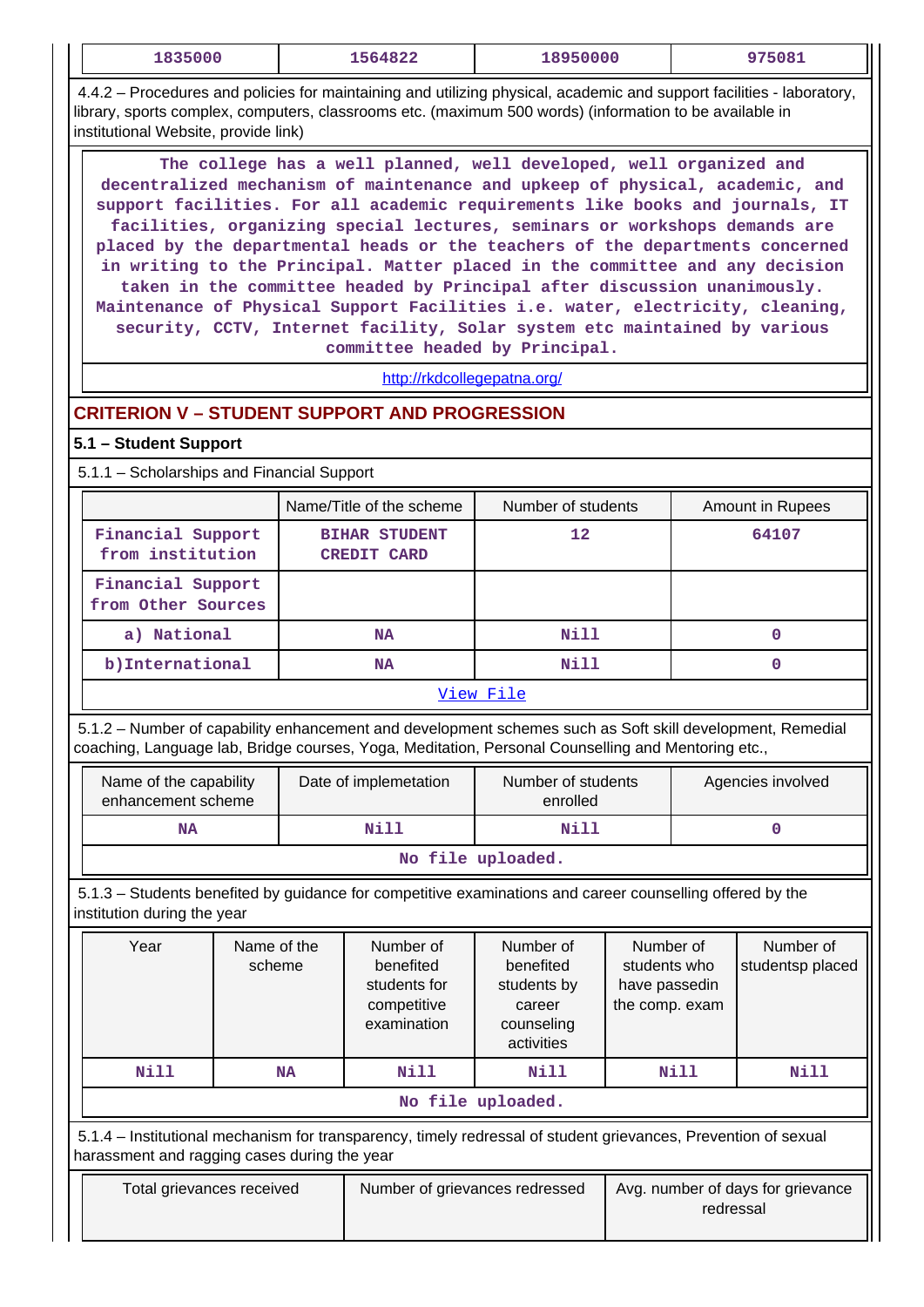|                                                                                                                                                                                              | <b>Nill</b>                                                                                                                                                |  |                                   |                                          | Nill              |                                     |                                         |                                       | <b>Nill</b>                                                                                                                                                     |  |  |
|----------------------------------------------------------------------------------------------------------------------------------------------------------------------------------------------|------------------------------------------------------------------------------------------------------------------------------------------------------------|--|-----------------------------------|------------------------------------------|-------------------|-------------------------------------|-----------------------------------------|---------------------------------------|-----------------------------------------------------------------------------------------------------------------------------------------------------------------|--|--|
| 5.2 - Student Progression                                                                                                                                                                    |                                                                                                                                                            |  |                                   |                                          |                   |                                     |                                         |                                       |                                                                                                                                                                 |  |  |
| 5.2.1 - Details of campus placement during the year                                                                                                                                          |                                                                                                                                                            |  |                                   |                                          |                   |                                     |                                         |                                       |                                                                                                                                                                 |  |  |
|                                                                                                                                                                                              | On campus                                                                                                                                                  |  |                                   |                                          |                   |                                     |                                         | Off campus                            |                                                                                                                                                                 |  |  |
| Nameof<br>organizations<br>visited                                                                                                                                                           | Number of<br>students<br>participated                                                                                                                      |  | Number of<br>stduents placed      |                                          |                   | Nameof<br>organizations<br>visited  |                                         | Number of<br>students<br>participated | Number of<br>stduents placed                                                                                                                                    |  |  |
| 0 <sub>0</sub>                                                                                                                                                                               | <b>Nill</b>                                                                                                                                                |  | <b>Nill</b>                       |                                          | 0 <sub>0</sub>    |                                     | <b>Nill</b>                             | Nill                                  |                                                                                                                                                                 |  |  |
| No file uploaded.                                                                                                                                                                            |                                                                                                                                                            |  |                                   |                                          |                   |                                     |                                         |                                       |                                                                                                                                                                 |  |  |
| 5.2.2 - Student progression to higher education in percentage during the year                                                                                                                |                                                                                                                                                            |  |                                   |                                          |                   |                                     |                                         |                                       |                                                                                                                                                                 |  |  |
| Year                                                                                                                                                                                         | Number of<br>students<br>enrolling into<br>higher education                                                                                                |  | Programme<br>graduated from       |                                          |                   | Depratment<br>graduated from        |                                         | Name of<br>institution joined         | Name of<br>programme<br>admitted to                                                                                                                             |  |  |
| <b>Nill</b>                                                                                                                                                                                  | <b>Nill</b>                                                                                                                                                |  | 0                                 |                                          |                   | 0                                   |                                         | <b>NA</b>                             | <b>NA</b>                                                                                                                                                       |  |  |
|                                                                                                                                                                                              |                                                                                                                                                            |  |                                   |                                          | No file uploaded. |                                     |                                         |                                       |                                                                                                                                                                 |  |  |
| 5.2.3 - Students qualifying in state/ national/ international level examinations during the year<br>(eg:NET/SET/SLET/GATE/GMAT/CAT/GRE/TOFEL/Civil Services/State Government Services)       |                                                                                                                                                            |  |                                   |                                          |                   |                                     |                                         |                                       |                                                                                                                                                                 |  |  |
|                                                                                                                                                                                              | Items                                                                                                                                                      |  |                                   |                                          |                   |                                     | Number of students selected/ qualifying |                                       |                                                                                                                                                                 |  |  |
|                                                                                                                                                                                              | Nill                                                                                                                                                       |  |                                   |                                          |                   |                                     |                                         | <b>Nill</b>                           |                                                                                                                                                                 |  |  |
|                                                                                                                                                                                              |                                                                                                                                                            |  |                                   |                                          | No file uploaded. |                                     |                                         |                                       |                                                                                                                                                                 |  |  |
| 5.2.4 – Sports and cultural activities / competitions organised at the institution level during the year                                                                                     |                                                                                                                                                            |  |                                   |                                          |                   |                                     |                                         |                                       |                                                                                                                                                                 |  |  |
|                                                                                                                                                                                              | Activity                                                                                                                                                   |  |                                   | Level                                    |                   |                                     |                                         | Number of Participants                |                                                                                                                                                                 |  |  |
|                                                                                                                                                                                              | Patliputra University                                                                                                                                      |  |                                   |                                          | University        |                                     |                                         |                                       | 95                                                                                                                                                              |  |  |
| Inter College Tournament                                                                                                                                                                     |                                                                                                                                                            |  |                                   |                                          |                   |                                     |                                         |                                       |                                                                                                                                                                 |  |  |
|                                                                                                                                                                                              |                                                                                                                                                            |  |                                   |                                          | View File         |                                     |                                         |                                       |                                                                                                                                                                 |  |  |
| 5.3 - Student Participation and Activities                                                                                                                                                   |                                                                                                                                                            |  |                                   |                                          |                   |                                     |                                         |                                       |                                                                                                                                                                 |  |  |
| 5.3.1 – Number of awards/medals for outstanding performance in sports/cultural activities at national/international<br>level (award for a team event should be counted as one)               |                                                                                                                                                            |  |                                   |                                          |                   |                                     |                                         |                                       |                                                                                                                                                                 |  |  |
| Year                                                                                                                                                                                         | Name of the<br>award/medal                                                                                                                                 |  | National/<br>Internaional         | Number of<br>awards for<br><b>Sports</b> |                   | Number of<br>awards for<br>Cultural |                                         | Student ID<br>number                  | Name of the<br>student                                                                                                                                          |  |  |
| Nill                                                                                                                                                                                         | NA                                                                                                                                                         |  | Nill                              |                                          | Nill              | Nill                                |                                         | 0 <sup>0</sup>                        | NA                                                                                                                                                              |  |  |
|                                                                                                                                                                                              |                                                                                                                                                            |  |                                   |                                          | No file uploaded. |                                     |                                         |                                       |                                                                                                                                                                 |  |  |
| 5.3.2 - Activity of Student Council & representation of students on academic & administrative bodies/committees of<br>the institution (maximum 500 words)                                    |                                                                                                                                                            |  |                                   |                                          |                   |                                     |                                         |                                       |                                                                                                                                                                 |  |  |
| faculty members and college administration to ensure overall development of the<br>college. Students' council helps in maintaining a discipline atmosphere in the<br>5.4 - Alumni Engagement | college. Student Council organizes different cultural programmes to observe<br>college, Sports Committee, Annual College Social Committee, Annual Cultural |  | Committee, and Seminar Committee. |                                          |                   |                                     |                                         |                                       | Student Council of the college is an elected body and always joins hands with<br>important days. They actively represent in the IQAC, Alumni Association of the |  |  |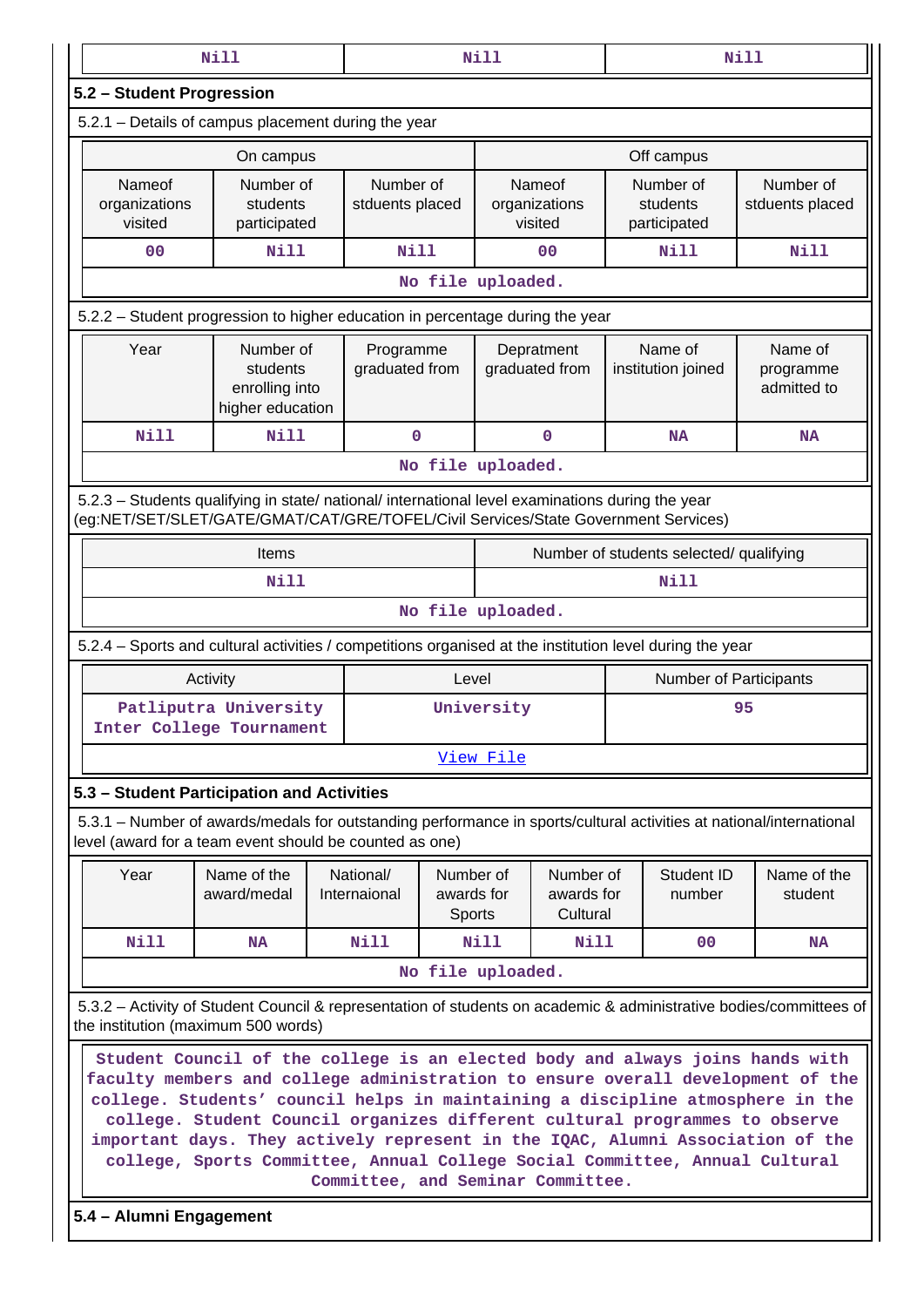5.4.1 – Whether the institution has registered Alumni Association?

 **No**

5.4.2 – No. of enrolled Alumni:

5.4.3 – Alumni contribution during the year (in Rupees) :

**0**

**0**

**0**

5.4.4 – Meetings/activities organized by Alumni Association :

## **CRITERION VI – GOVERNANCE, LEADERSHIP AND MANAGEMENT**

#### **6.1 – Institutional Vision and Leadership**

 6.1.1 – Mention two practices of decentralization and participative management during the last year (maximum 500 words)

 **The Institutions believe in the practices of decentralisation and participative management. The Institutions enhance the quality at various levels - College Development Committee, Principal, In-charge Principal, IQAC Committee, NAAC Committee, Various Committees, Academic Staff Welfare, Administrative and Non teaching Staff, NCC, NSS, all the stakeholders involve in the decentralisation and participative management. All are working together for efficient functioning of the Institutions. The respective committees participate in taking the decision for the academic and the infrastructural development of college. The Principal: - The Principal is the executive head of the institution. He is authorized to take decisions regarding academic, administrative and financial matters in accordance with the policy decision decided by various committee of the college. Head of the Departments: - Head of the faculty from Arts, Commerce and Science and Heads of the various departments look after the regular administration, teaching and research, issues of the students and staffs of the department. The Internal Quality Assurance Cell:- The IQAC is headed by the Principal and the Coordinator who is selected from the faculty members look after its activities. A representative of the University Representative, faculty members, non-teaching staff member, Social activist, Alumni and student are the members . IQAC works for development and application of quality parameters for the various academic and administrative activities of the College leading to quality improvement. The Principal and members of various committees interact with periodically. All academic and operational policies are based on the unanimous decision of the following committees :- • College Development Committee • Purchasing and sales Committee • Building Committee • Admission Committee • Examination Committee • Library Committee • College Annual Magazine Committee • Sports Committee • Time Table Committee • Anti-Ragging Committee • Grievance Redressal Committee • Cultural Events Committee • Placement and career counselling cell • Teacher-Parent Meet Committee**

| 6.1.2 – Does the institution have a Management Information System (MIS)?                                              |  |  |  |  |  |  |  |
|-----------------------------------------------------------------------------------------------------------------------|--|--|--|--|--|--|--|
| Partial                                                                                                               |  |  |  |  |  |  |  |
| 6.2 – Strategy Development and Deployment                                                                             |  |  |  |  |  |  |  |
| 6.2.1 – Quality improvement strategies adopted by the institution for each of the following (with in 100 words each): |  |  |  |  |  |  |  |
| Details<br>Strategy Type                                                                                              |  |  |  |  |  |  |  |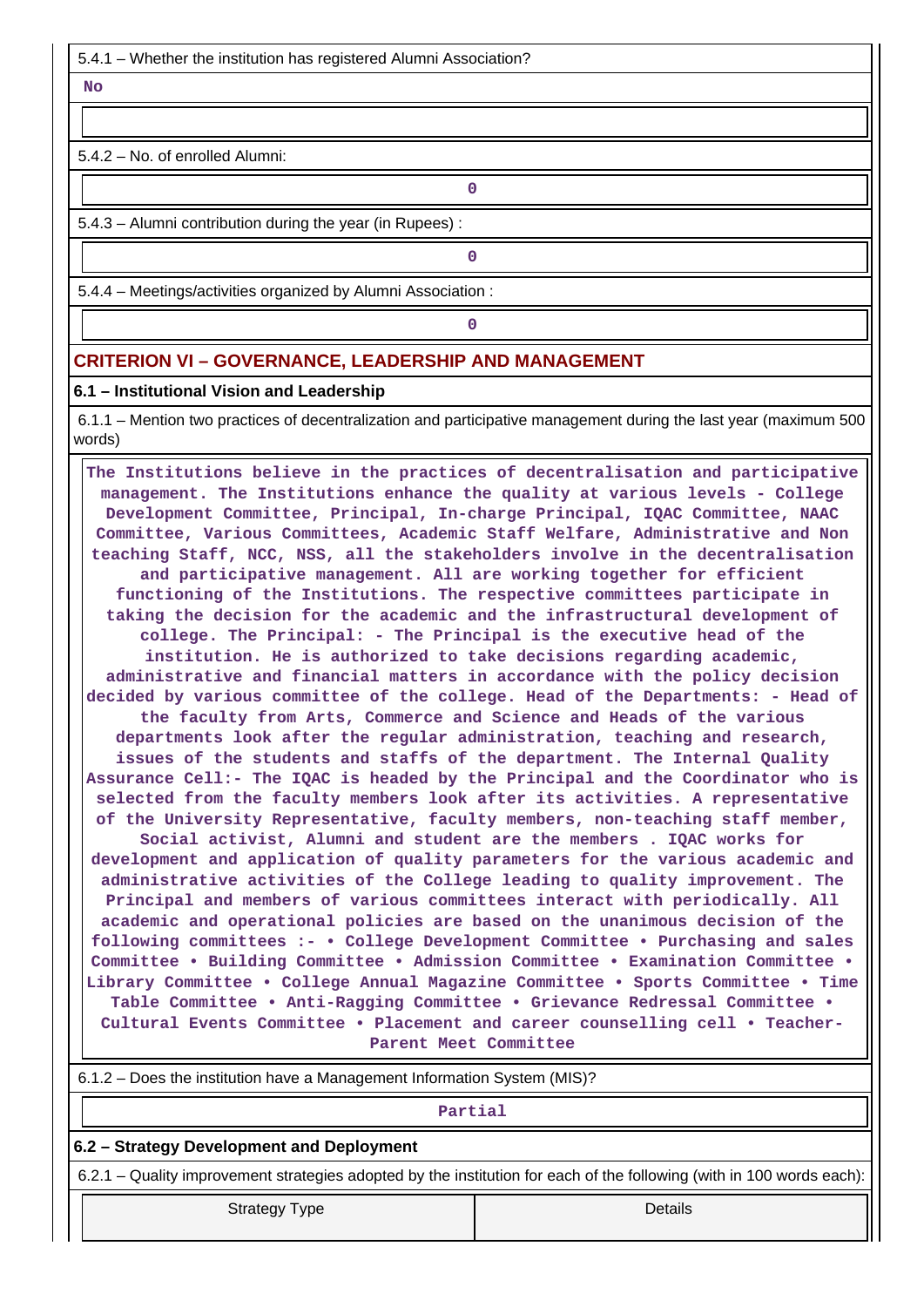| Curriculum Development                                         | Curriculum developed by the<br>affiliating University. College<br>strictly follow university curriculum<br>directed by the state government to<br>follow UGC guidelines.                                                                                                                                                                                                                         |
|----------------------------------------------------------------|--------------------------------------------------------------------------------------------------------------------------------------------------------------------------------------------------------------------------------------------------------------------------------------------------------------------------------------------------------------------------------------------------|
| Teaching and Learning                                          | Conventional classroom teaching runs<br>as well as use of ICT to make the<br>teaching learning process more learners<br>centric.                                                                                                                                                                                                                                                                 |
| Examination and Evaluation                                     | The external examination is conducted<br>by the affiliating University at the<br>end of year. The college is authorized<br>to conduct internal assessments<br>practicals.                                                                                                                                                                                                                        |
| Research and Development                                       | Many of teachers are involved in<br>research and innovation work with<br>individual capacity. In spite of no<br>budgetary support and dearth of<br>teaching faculty, the college promotes<br>research ambience through project works<br>for students and for teachers granting<br>study leave.                                                                                                   |
| Library, ICT and Physical<br>Infrastructure / Instrumentation  | The library is having 5245 Text<br>books. Students can read books,<br>magazines, news papers in the well<br>equipped reading room in college campus<br>and they issue books from college<br>library for fortnight. Poor students<br>may issue more books as per their own<br>request and recommended from teachers.                                                                              |
| Human Resource Management                                      | Staff members are getting regular<br>training from administration to<br>maintain discipline and students<br>friendly behaviours.                                                                                                                                                                                                                                                                 |
| Industry Interaction / Collaboration                           | No collaboration is available.<br>However, health industry regularly<br>arrange medical health check-up camp in<br>the college.                                                                                                                                                                                                                                                                  |
| Admission of Students                                          | The college website displays all the<br>UG Programs/ professional course along<br>with the number of seats in each<br>program and reservation policy for each<br>categories as per government directives<br>. Online admission is done centrally by<br>the affiliating University itself.<br>Online admission is made strictly on<br>the basis of merit and state government<br>rules and norms. |
| 6.2.2 – Implementation of e-governance in areas of operations: |                                                                                                                                                                                                                                                                                                                                                                                                  |
| E-governace area                                               | Details                                                                                                                                                                                                                                                                                                                                                                                          |
| Planning and Development                                       | The college uses electronic<br>equipments, services to deliver                                                                                                                                                                                                                                                                                                                                   |

**important information to its**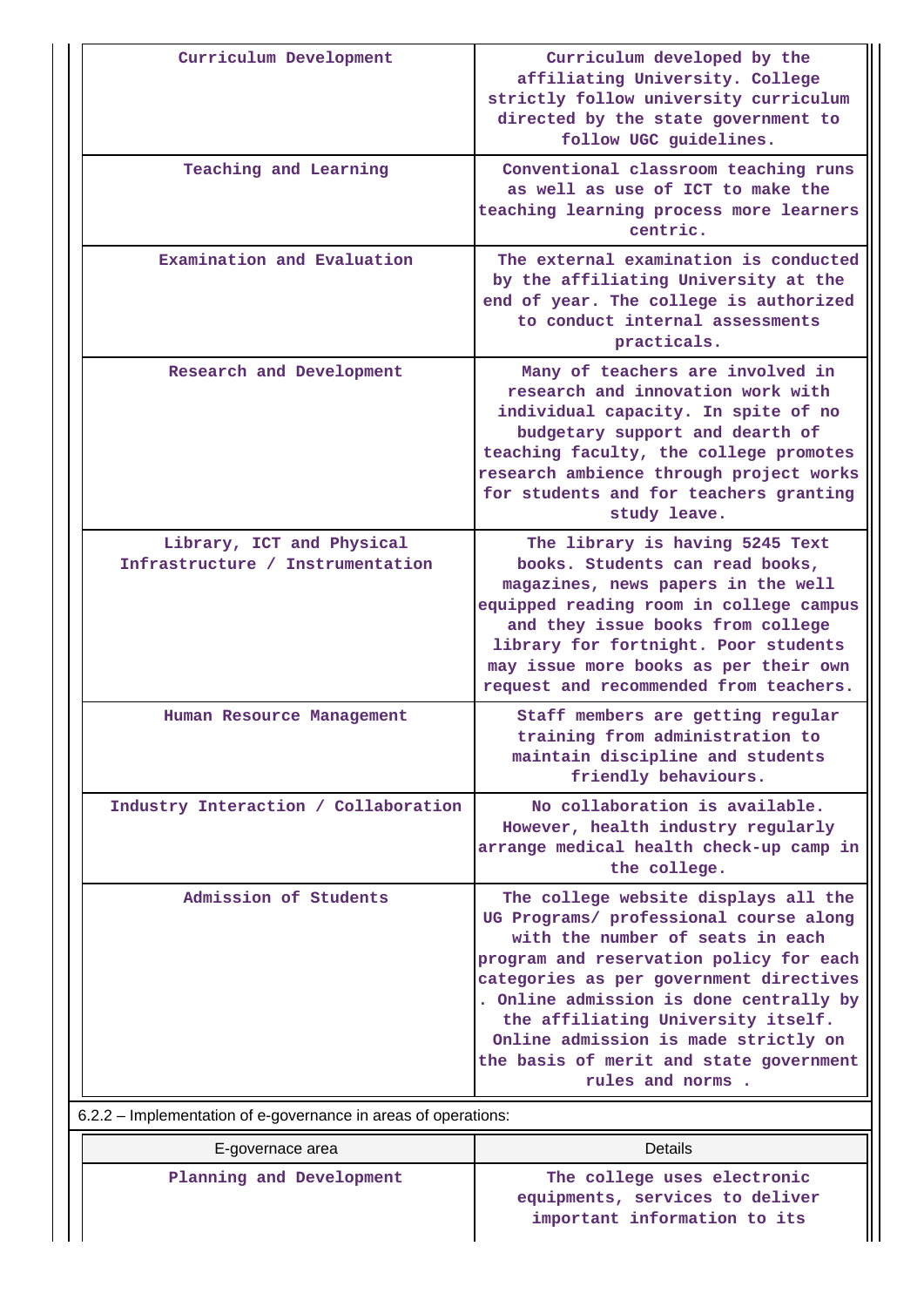|                               | stakeholders. Office uses computers and<br>software to manage routine activity.                                                                                                             |
|-------------------------------|---------------------------------------------------------------------------------------------------------------------------------------------------------------------------------------------|
| Administration                | Administrative notice/ circular are<br>displayed online. Intercom facilities<br>are available for smooth communication<br>with various departments.                                         |
| Finance and Accounts          | Fully computerized office and<br>accounts section. Maintaining the<br>college accounts. The college regularly<br>uses online payment facility. Salary<br>maintenance is fully computerised. |
| Student Admission and Support | Online admission including online<br>payment gateway. Maintaining students<br>database through software.                                                                                    |

# **6.3 – Faculty Empowerment Strategies**

 6.3.1 – Teachers provided with financial support to attend conferences / workshops and towards membership fee of professional bodies during the year

| Year              | Name of Teacher | Name of conference/<br>workshop attended<br>for which financial<br>support provided | Name of the<br>professional body for<br>which membership<br>fee is provided | Amount of support |  |  |  |  |  |
|-------------------|-----------------|-------------------------------------------------------------------------------------|-----------------------------------------------------------------------------|-------------------|--|--|--|--|--|
| Nill              | <b>NA</b>       | <b>NA</b>                                                                           | <b>NA</b>                                                                   | Nill              |  |  |  |  |  |
| No file uploaded. |                 |                                                                                     |                                                                             |                   |  |  |  |  |  |

 6.3.2 – Number of professional development / administrative training programmes organized by the College for teaching and non teaching staff during the year

| Year | Title of the<br>professional<br>development<br>programme<br>organised for<br>teaching staff | Title of the<br>administrative<br>training<br>programme<br>organised for<br>non-teaching<br>staff | From date                 | To Date | Number of<br>participants<br>(Teaching<br>staff) | Number of<br>participants<br>(non-teaching<br>staff) |
|------|---------------------------------------------------------------------------------------------|---------------------------------------------------------------------------------------------------|---------------------------|---------|--------------------------------------------------|------------------------------------------------------|
| Nill | <b>NA</b>                                                                                   | <b>NA</b>                                                                                         | Nill                      | Nill    | <b>Nill</b>                                      | Nill                                                 |
|      |                                                                                             |                                                                                                   | メディー・バス スーパー・エー スーパー・スーパー |         |                                                  |                                                      |

### **No file uploaded.**

 6.3.3 – No. of teachers attending professional development programmes, viz., Orientation Programme, Refresher Course, Short Term Course, Faculty Development Programmes during the year

| Title of the<br>professional<br>development<br>programme                                                                               | Number of teachers<br>who attended | From Date  | To date    | Duration |  |  |  |
|----------------------------------------------------------------------------------------------------------------------------------------|------------------------------------|------------|------------|----------|--|--|--|
| "Transformati<br>onal<br>Experiences in<br>Higher<br>Education"<br>Faculty<br>Development<br>Programmes,<br>PMMMTT, IIT,<br><b>BHU</b> | $\overline{a}$                     | 15/06/2020 | 19/06/2020 | 5        |  |  |  |
| View File                                                                                                                              |                                    |            |            |          |  |  |  |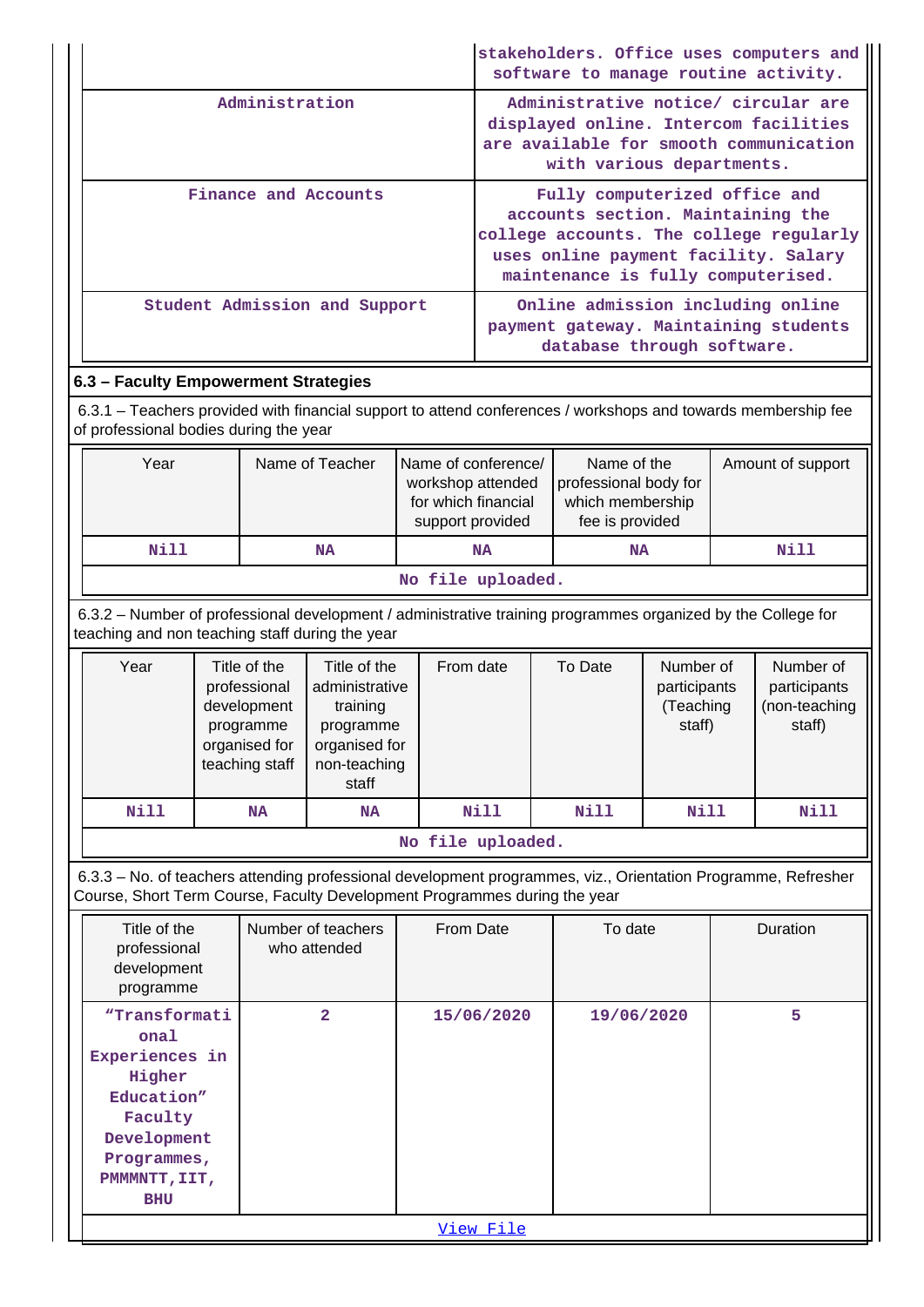| 6.3.4 – Faculty and Staff recruitment (no. for permanent recruitment):                                                                                                                                                                                                                                                                                                                                                                                               |                                                                |           |        |                                                                                                        |  |  |  |  |
|----------------------------------------------------------------------------------------------------------------------------------------------------------------------------------------------------------------------------------------------------------------------------------------------------------------------------------------------------------------------------------------------------------------------------------------------------------------------|----------------------------------------------------------------|-----------|--------|--------------------------------------------------------------------------------------------------------|--|--|--|--|
| Teaching                                                                                                                                                                                                                                                                                                                                                                                                                                                             | Non-teaching                                                   |           |        |                                                                                                        |  |  |  |  |
| Permanent                                                                                                                                                                                                                                                                                                                                                                                                                                                            | <b>Full Time</b>                                               | Permanent |        | <b>Full Time</b>                                                                                       |  |  |  |  |
| <b>Nill</b>                                                                                                                                                                                                                                                                                                                                                                                                                                                          | Nill                                                           | Nill      |        | <b>Nill</b>                                                                                            |  |  |  |  |
| $6.3.5$ – Welfare schemes for                                                                                                                                                                                                                                                                                                                                                                                                                                        |                                                                |           |        |                                                                                                        |  |  |  |  |
| Teaching                                                                                                                                                                                                                                                                                                                                                                                                                                                             | Non-teaching                                                   |           |        | <b>Students</b>                                                                                        |  |  |  |  |
| <b>NA</b>                                                                                                                                                                                                                                                                                                                                                                                                                                                            | Free of cost Uniform<br>supply in winter and<br>summer session |           |        | Nor any fee is charged<br>from Girls and ST/SC<br>students Financial<br>support from poor boys<br>fund |  |  |  |  |
| 6.4 - Financial Management and Resource Mobilization                                                                                                                                                                                                                                                                                                                                                                                                                 |                                                                |           |        |                                                                                                        |  |  |  |  |
| 6.4.1 – Institution conducts internal and external financial audits regularly (with in 100 words each)                                                                                                                                                                                                                                                                                                                                                               |                                                                |           |        |                                                                                                        |  |  |  |  |
| The College has a mechanism for Internal audit by Registered Charter Accountant<br>every year on the end of financial year. The Internal audit is carried out by a<br>Registered Charter Accountant appointed by the college development committee.<br>There were no major objections raised by the auditor.<br>6.4.2 – Funds / Grants received from management, non-government bodies, individuals, philanthropies during the<br>year(not covered in Criterion III) |                                                                |           |        |                                                                                                        |  |  |  |  |
| Name of the non government<br>funding agencies /individuals                                                                                                                                                                                                                                                                                                                                                                                                          | Funds/ Grnats received in Rs.                                  |           |        | Purpose                                                                                                |  |  |  |  |
| <b>NA</b>                                                                                                                                                                                                                                                                                                                                                                                                                                                            | $\mathbf 0$                                                    |           |        | <b>NA</b>                                                                                              |  |  |  |  |
| No file uploaded.                                                                                                                                                                                                                                                                                                                                                                                                                                                    |                                                                |           |        |                                                                                                        |  |  |  |  |
| 6.4.3 - Total corpus fund generated                                                                                                                                                                                                                                                                                                                                                                                                                                  |                                                                |           |        |                                                                                                        |  |  |  |  |
|                                                                                                                                                                                                                                                                                                                                                                                                                                                                      | 0                                                              |           |        |                                                                                                        |  |  |  |  |
| 6.5 - Internal Quality Assurance System                                                                                                                                                                                                                                                                                                                                                                                                                              |                                                                |           |        |                                                                                                        |  |  |  |  |
| 6.5.1 - Whether Academic and Administrative Audit (AAA) has been done?                                                                                                                                                                                                                                                                                                                                                                                               |                                                                |           |        |                                                                                                        |  |  |  |  |
| <b>Audit Type</b>                                                                                                                                                                                                                                                                                                                                                                                                                                                    | External                                                       |           |        | Internal                                                                                               |  |  |  |  |
| Yes/No                                                                                                                                                                                                                                                                                                                                                                                                                                                               | Agency                                                         |           | Yes/No | Authority                                                                                              |  |  |  |  |
| Academic<br><b>No</b>                                                                                                                                                                                                                                                                                                                                                                                                                                                |                                                                | <b>NA</b> | Yes    | <b>IQAC</b>                                                                                            |  |  |  |  |
| Administrative<br><b>No</b>                                                                                                                                                                                                                                                                                                                                                                                                                                          | <b>NA</b><br><b>IQAC</b><br>Yes                                |           |        |                                                                                                        |  |  |  |  |
| 6.5.2 – Activities and support from the Parent – Teacher Association (at least three)                                                                                                                                                                                                                                                                                                                                                                                |                                                                |           |        |                                                                                                        |  |  |  |  |
| Parents Teacher Meeting Independence Day Celebration Discipline maintenance<br><b>Attendance Issues</b>                                                                                                                                                                                                                                                                                                                                                              |                                                                |           |        |                                                                                                        |  |  |  |  |
| 6.5.3 - Development programmes for support staff (at least three)                                                                                                                                                                                                                                                                                                                                                                                                    |                                                                |           |        |                                                                                                        |  |  |  |  |
| Computer training program by faculty members Sensitization program on mental<br>and physical health Regular meeting and interface for deployment                                                                                                                                                                                                                                                                                                                     |                                                                |           |        |                                                                                                        |  |  |  |  |
| 6.5.4 – Post Accreditation initiative(s) (mention at least three)                                                                                                                                                                                                                                                                                                                                                                                                    |                                                                |           |        |                                                                                                        |  |  |  |  |
| Infrastructure development Renewal of e library Promotion of use of ICT<br>materials                                                                                                                                                                                                                                                                                                                                                                                 |                                                                |           |        |                                                                                                        |  |  |  |  |
| 6.5.5 - Internal Quality Assurance System Details                                                                                                                                                                                                                                                                                                                                                                                                                    |                                                                |           |        |                                                                                                        |  |  |  |  |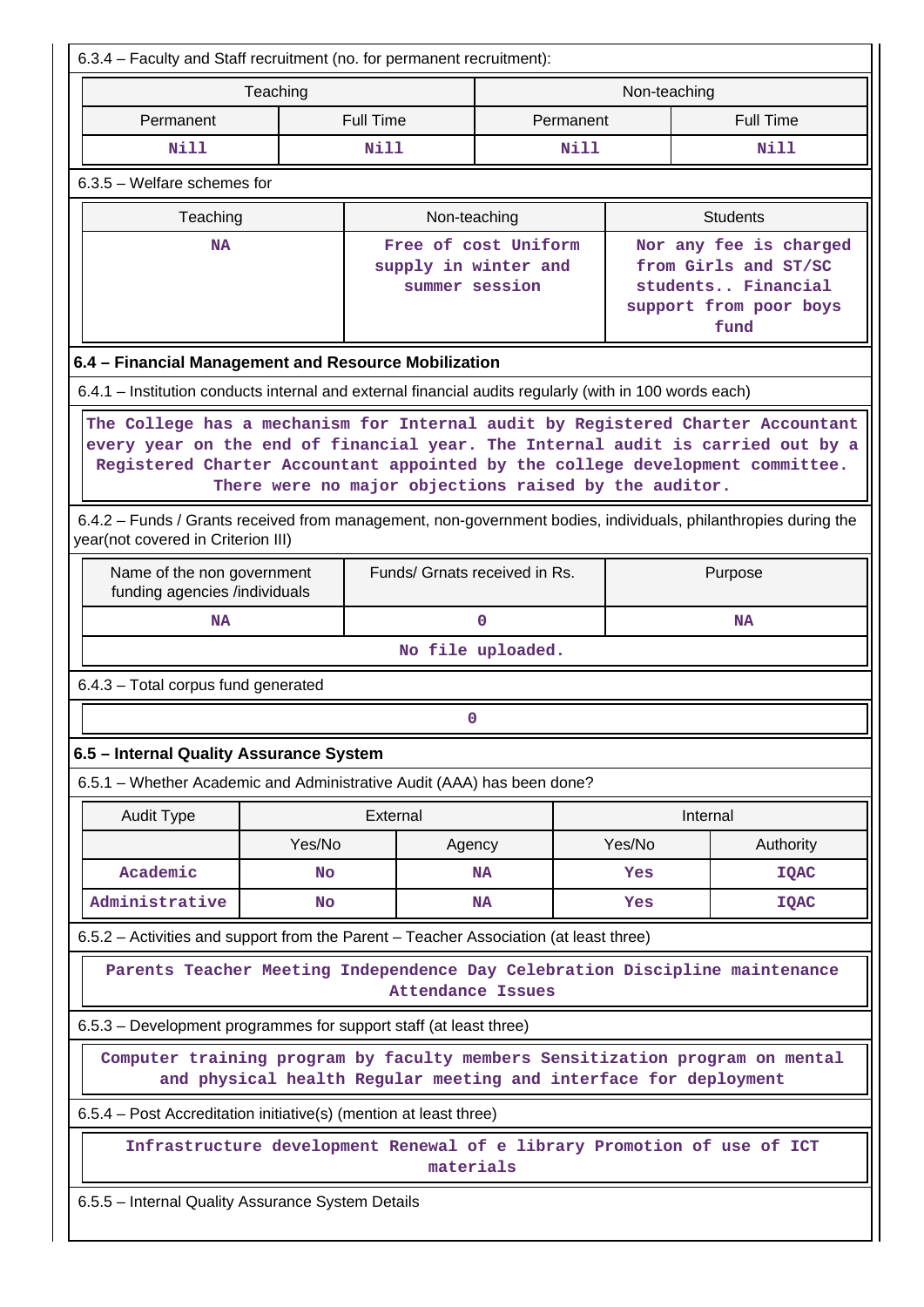| a) Submission of Data for AISHE portal                                                                               |                                                                                                                                                                                                                         |                            | Yes                                        |  |                           |      |  |
|----------------------------------------------------------------------------------------------------------------------|-------------------------------------------------------------------------------------------------------------------------------------------------------------------------------------------------------------------------|----------------------------|--------------------------------------------|--|---------------------------|------|--|
| b) Participation in NIRF                                                                                             |                                                                                                                                                                                                                         |                            | <b>No</b>                                  |  |                           |      |  |
|                                                                                                                      | <b>No</b>                                                                                                                                                                                                               |                            |                                            |  |                           |      |  |
| d)NBA or any other quality audit                                                                                     | <b>No</b>                                                                                                                                                                                                               |                            |                                            |  |                           |      |  |
| 6.5.6 - Number of Quality Initiatives undertaken during the year                                                     |                                                                                                                                                                                                                         |                            |                                            |  |                           |      |  |
| Year                                                                                                                 | Name of quality<br>initiative by IQAC                                                                                                                                                                                   | Date of<br>conducting IQAC | <b>Duration From</b><br><b>Duration To</b> |  | Number of<br>participants |      |  |
| 2019                                                                                                                 | Feedback<br>meeting from<br>academic<br>department/<br>administrati<br>ve<br>department/<br>finance<br>department<br>and all stak<br>eholders.<br>Updating<br>laboratory<br>and library<br>(Lab<br>materials/<br>Books) | 26/11/2019                 | 26/11/2019                                 |  | 26/11/2019                | 12   |  |
| 2020                                                                                                                 | Development<br>and updating<br>of existing<br>infrastructu<br>re disabled<br>friendly and<br>Eco<br>friendly.<br>Renewal of E-<br>library,<br>promotion of<br>use of ICT<br>materials in<br>teaching.                   | 15/02/2020                 | 15/02/2020                                 |  | 15/02/2020                | 13   |  |
|                                                                                                                      |                                                                                                                                                                                                                         |                            | View File                                  |  |                           |      |  |
| <b>CRITERION VII - INSTITUTIONAL VALUES AND BEST PRACTICES</b>                                                       |                                                                                                                                                                                                                         |                            |                                            |  |                           |      |  |
| 7.1 - Institutional Values and Social Responsibilities                                                               |                                                                                                                                                                                                                         |                            |                                            |  |                           |      |  |
| 7.1.1 - Gender Equity (Number of gender equity promotion programmes organized by the institution during the<br>year) |                                                                                                                                                                                                                         |                            |                                            |  |                           |      |  |
| Title of the<br>programme                                                                                            | Period from                                                                                                                                                                                                             |                            | Period To                                  |  | Number of Participants    |      |  |
|                                                                                                                      |                                                                                                                                                                                                                         |                            |                                            |  | Female                    | Male |  |
| <b>NA</b>                                                                                                            | <b>Nill</b>                                                                                                                                                                                                             |                            | <b>Nill</b>                                |  | Nill                      | Nill |  |
| 7.1.2 - Environmental Consciousness and Sustainability/Alternate Energy initiatives such as:                         |                                                                                                                                                                                                                         |                            |                                            |  |                           |      |  |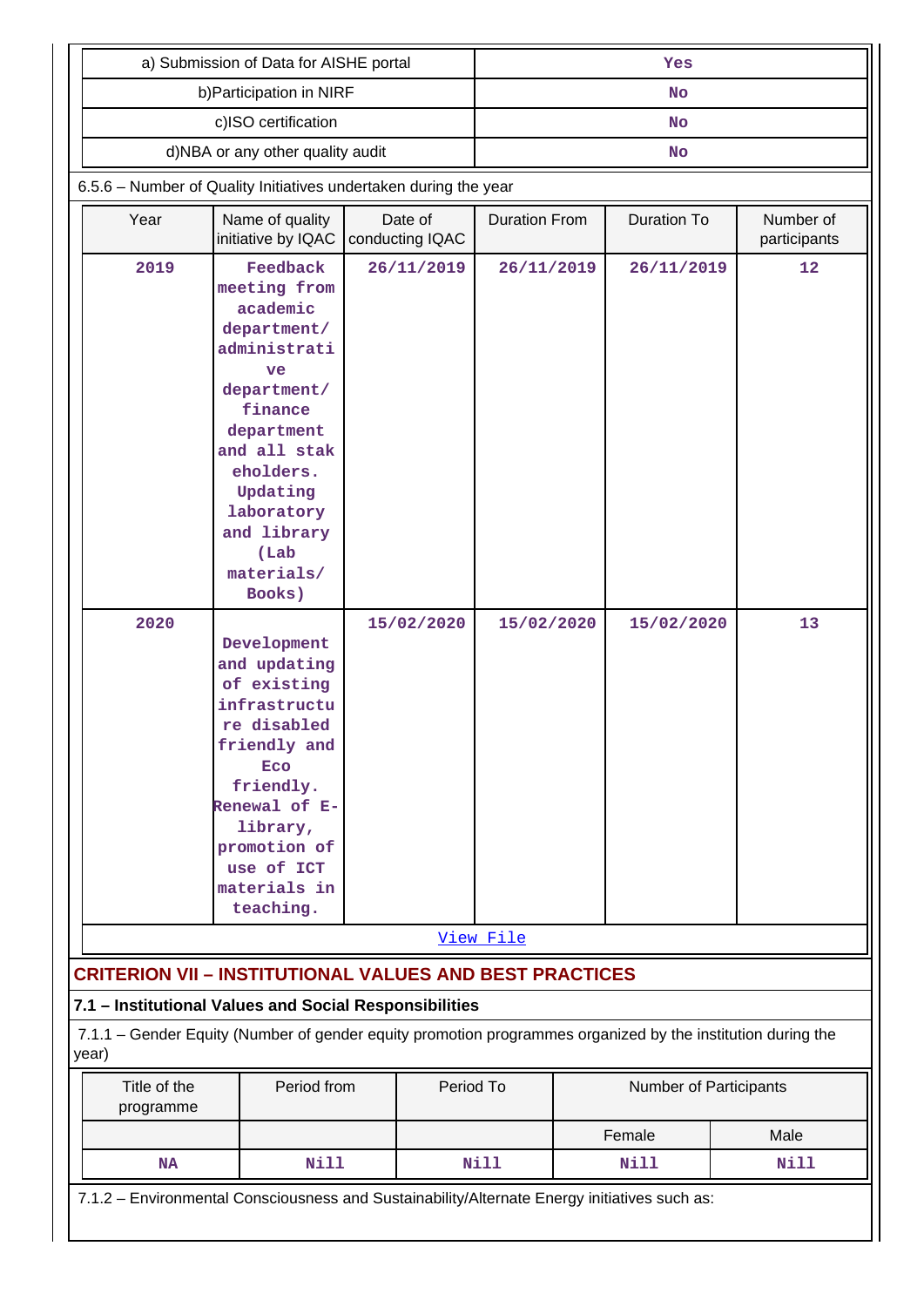| Percentage of power requirement of the University met by the renewable energy sources                                                                                                                                                                                                                                                                                                                                                                                                                                                                                                                                                                                                                                                                                                                                    |                                                                                             |                                                                                                   |                     |             |                          |    |                               |                            |                                                     |
|--------------------------------------------------------------------------------------------------------------------------------------------------------------------------------------------------------------------------------------------------------------------------------------------------------------------------------------------------------------------------------------------------------------------------------------------------------------------------------------------------------------------------------------------------------------------------------------------------------------------------------------------------------------------------------------------------------------------------------------------------------------------------------------------------------------------------|---------------------------------------------------------------------------------------------|---------------------------------------------------------------------------------------------------|---------------------|-------------|--------------------------|----|-------------------------------|----------------------------|-----------------------------------------------------|
|                                                                                                                                                                                                                                                                                                                                                                                                                                                                                                                                                                                                                                                                                                                                                                                                                          | Percentage of power requirement of the college met by the renewable energy                  |                                                                                                   |                     |             |                          |    |                               |                            |                                                     |
| sources 30 Percent of power requirement met by the renewable energy sources                                                                                                                                                                                                                                                                                                                                                                                                                                                                                                                                                                                                                                                                                                                                              |                                                                                             |                                                                                                   |                     |             |                          |    |                               |                            |                                                     |
| 7.1.3 - Differently abled (Divyangjan) friendliness                                                                                                                                                                                                                                                                                                                                                                                                                                                                                                                                                                                                                                                                                                                                                                      |                                                                                             |                                                                                                   |                     | Yes/No      |                          |    |                               |                            |                                                     |
| Item facilities<br>Physical facilities                                                                                                                                                                                                                                                                                                                                                                                                                                                                                                                                                                                                                                                                                                                                                                                   |                                                                                             |                                                                                                   |                     |             | Yes                      |    | Number of beneficiaries<br>25 |                            |                                                     |
| Provision for lift                                                                                                                                                                                                                                                                                                                                                                                                                                                                                                                                                                                                                                                                                                                                                                                                       |                                                                                             |                                                                                                   | Yes                 |             |                          | 25 |                               |                            |                                                     |
| Ramp/Rails                                                                                                                                                                                                                                                                                                                                                                                                                                                                                                                                                                                                                                                                                                                                                                                                               |                                                                                             |                                                                                                   | Yes                 |             |                          | 25 |                               |                            |                                                     |
| 7.1.4 - Inclusion and Situatedness                                                                                                                                                                                                                                                                                                                                                                                                                                                                                                                                                                                                                                                                                                                                                                                       |                                                                                             |                                                                                                   |                     |             |                          |    |                               |                            |                                                     |
| Year                                                                                                                                                                                                                                                                                                                                                                                                                                                                                                                                                                                                                                                                                                                                                                                                                     | Number of<br>initiatives to<br>address<br>locational<br>advantages<br>and disadva<br>ntages | Number of<br>initiatives<br>taken to<br>engage with<br>and<br>contribute to<br>local<br>community |                     | Date        | Duration                 |    | Name of<br>initiative         | <b>Issues</b><br>addressed | Number of<br>participating<br>students<br>and staff |
| 2019                                                                                                                                                                                                                                                                                                                                                                                                                                                                                                                                                                                                                                                                                                                                                                                                                     | <b>Nill</b>                                                                                 | <b>Nill</b>                                                                                       |                     | <b>Nill</b> | Nill                     |    | <b>NA</b>                     | <b>NA</b>                  | <b>Nill</b>                                         |
| No file uploaded.                                                                                                                                                                                                                                                                                                                                                                                                                                                                                                                                                                                                                                                                                                                                                                                                        |                                                                                             |                                                                                                   |                     |             |                          |    |                               |                            |                                                     |
| 7.1.5 - Human Values and Professional Ethics Code of conduct (handbooks) for various stakeholders                                                                                                                                                                                                                                                                                                                                                                                                                                                                                                                                                                                                                                                                                                                        |                                                                                             |                                                                                                   |                     |             |                          |    |                               |                            |                                                     |
|                                                                                                                                                                                                                                                                                                                                                                                                                                                                                                                                                                                                                                                                                                                                                                                                                          | <b>Title</b>                                                                                |                                                                                                   | Date of publication |             | Follow up(max 100 words) |    |                               |                            |                                                     |
| <b>NA</b>                                                                                                                                                                                                                                                                                                                                                                                                                                                                                                                                                                                                                                                                                                                                                                                                                |                                                                                             | Nill                                                                                              |                     |             | <b>NA</b>                |    |                               |                            |                                                     |
| 7.1.6 - Activities conducted for promotion of universal Values and Ethics                                                                                                                                                                                                                                                                                                                                                                                                                                                                                                                                                                                                                                                                                                                                                |                                                                                             |                                                                                                   |                     |             |                          |    |                               |                            |                                                     |
| <b>Duration From</b><br>Number of participants<br>Activity<br>Duration To                                                                                                                                                                                                                                                                                                                                                                                                                                                                                                                                                                                                                                                                                                                                                |                                                                                             |                                                                                                   |                     |             |                          |    |                               |                            |                                                     |
| NA                                                                                                                                                                                                                                                                                                                                                                                                                                                                                                                                                                                                                                                                                                                                                                                                                       |                                                                                             | Nil<br>Nil                                                                                        |                     |             | Nil                      |    |                               |                            |                                                     |
| No file uploaded.                                                                                                                                                                                                                                                                                                                                                                                                                                                                                                                                                                                                                                                                                                                                                                                                        |                                                                                             |                                                                                                   |                     |             |                          |    |                               |                            |                                                     |
| 7.1.7 – Initiatives taken by the institution to make the campus eco-friendly (at least five)<br>1. Initiatives taken to reduce the use of plastic bags below 50 micron within<br>the campus 2. Installation of solar panel to reduce carbon footprint in the<br>environment 3. Save electric energy for nation and also for institution to<br>minimum use of electricity during day hours in our campus 4. Creation and<br>maintenance of greenery 5. Use of LED bulbs instead of traditional bulb<br>(Filament bulb). 6. Continuous awareness on sustainable use of water in<br>washrooms and Drinking Water.                                                                                                                                                                                                           |                                                                                             |                                                                                                   |                     |             |                          |    |                               |                            |                                                     |
| 7.2 - Best Practices                                                                                                                                                                                                                                                                                                                                                                                                                                                                                                                                                                                                                                                                                                                                                                                                     |                                                                                             |                                                                                                   |                     |             |                          |    |                               |                            |                                                     |
| 7.2.1 – Describe at least two institutional best practices                                                                                                                                                                                                                                                                                                                                                                                                                                                                                                                                                                                                                                                                                                                                                               |                                                                                             |                                                                                                   |                     |             |                          |    |                               |                            |                                                     |
| 1. To minimize the use of "single use plastic items" Use of "single use<br>plastics" have become a rather a central part of our way of living primarily<br>because of the ease it brings in carrying out day to day activities, be in<br>storage, transportation, non-toxic nature, stability and durability. Like<br>Chloroflorocarbons (CFC's) which was considered to be a boon earlier, plastics<br>too have now become one of the biggest threat to environment and is a threat to<br>human existence. Luckily in case of CFC's which was more concentrated at<br>industrial production levels it was controlled with strict rules and regulation<br>but in case of plastics it is a "necessary evil" which has percolated into our<br>habits and our way of life and cannot be controlled only by strict rules and |                                                                                             |                                                                                                   |                     |             |                          |    |                               |                            |                                                     |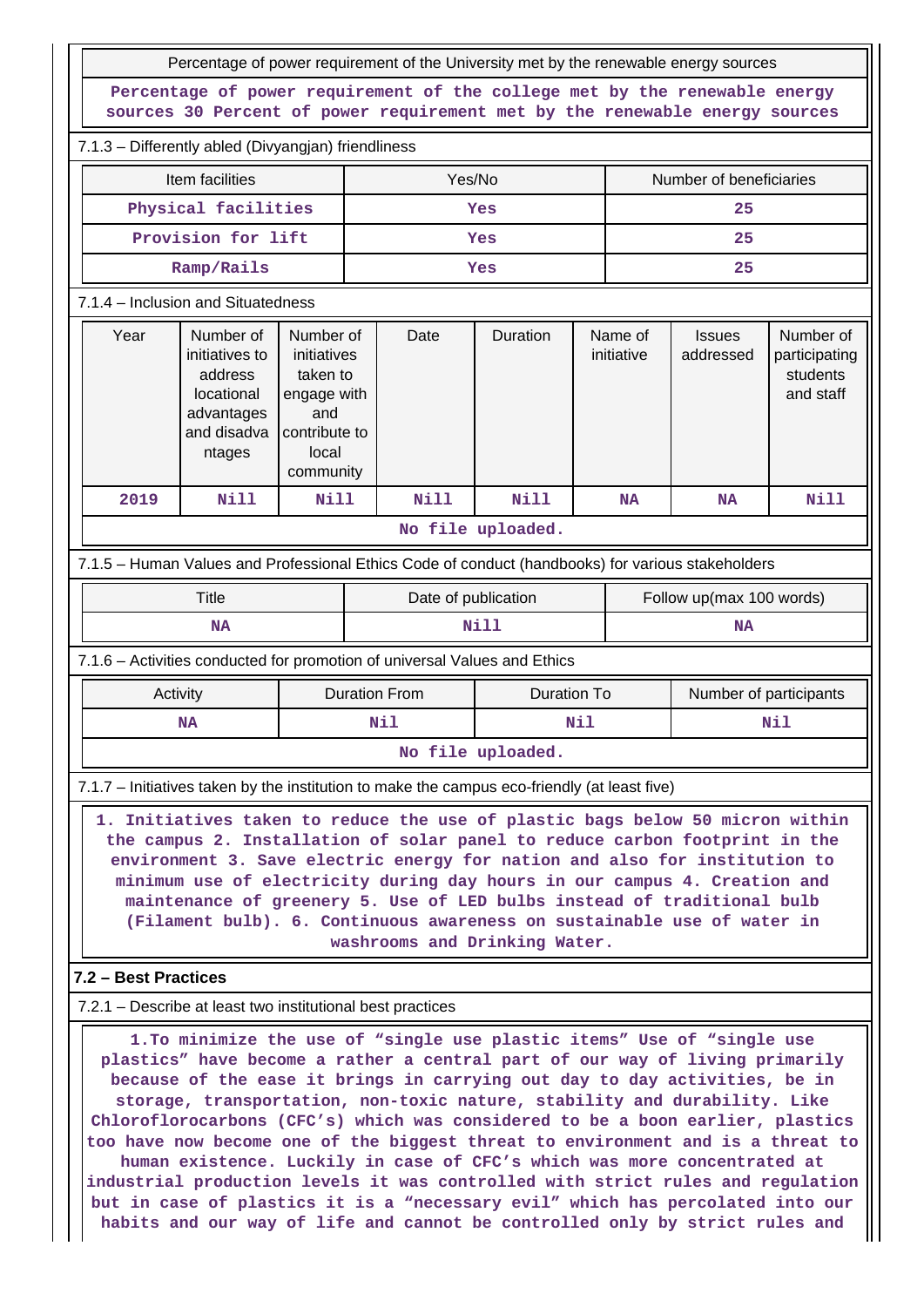**regulations. Awareness, education and sensitization towards sustainable practices are equally important. Earthen pots which was earlier popular in use for storage, transportation etc. is rarely been used these days with the invent of plastics and it needs to be urgently revived before this tradition dies from our consciousness. Pottery making is no longer a lucrative business because of its very less demand, and people involved are moving into other professions. Pottery status in our conscience is slowly shifting from necessitous category to antique category. We use "Kulhads" for serving beverages instead of plastic cups. 2. Enrichment Programs Activities beyond Classroom Goals:- We help students to realize their potential in a variety of settings beyond the classroom. To encourage students to follow their passions develop new interests and build new skills. To develop among students a sense of self awareness and an understanding of the college as well as of the community needs and opportunities. To help students develop a love for learning in their own time, expand their mind and gain skills that will help them in their academic and professional careers. We practices enrichment programs, activities includes seminars, workshops, special lectures, awareness programs, group discussions on important issues etc. Evidence of success: Many of our students hold ranks in university examination. Average pass percentage is increasing. Students are awarded for social and co-curricular activities.**

 Upload details of two best practices successfully implemented by the institution as per NAAC format in your institution website, provide the link

<http://rkdcollegepatna.org/>

#### **7.3 – Institutional Distinctiveness**

 7.3.1 – Provide the details of the performance of the institution in one area distinctive to its vision, priority and thrust in not more than 500 words

 **Our Students are given the opportunity to try their skill in traditional state/National Level Competition as well as they are promoted to the stage of International reputed Olampiyad like Competition. Being a constituent College, it follows the vision of the University/Government. The mission of the college is to impart quality education, with a stress on inculcating moral and cultural values in addition to scientific temper in student, so that employability of students may be enhanced in changing global scenario. Avowed goal of the college can be enumerated as follows: • To provide value based quality education to develop citizenship behavior in students. • Provide updated knowledge in the subjects. • To ensure access of higher education by all sections of society. • To protect, preserve and promote the cultural values/heritage. • To sensitize students towards social concerns like Human Rights, Right to Information, gender equality and also toward environmental issues. The following points are stressed upon : • to provide quality based education to all- especially the disadvantaged groups of the society. • to provide equal opportunity to both the genders and to all communities. • to develop skills in students for better employment prospects etc. Our aim is to actively involve all sections of society apart from the college staff in achieving our goals. We try to develop awareness among disadvantaged group through NSS unit of the college. We provide good opportunity in securing a good job. Today, Education has unfolded innumerable job opportunities which inspired us to make available different job oriented courses we provide entire knowledge which will make perfect. Our faculty members provide an education which develops self confidence enabling you to face any type of interview.**

Provide the weblink of the institution

<http://rkdcollegepatna.org/>

**8.Future Plans of Actions for Next Academic Year**